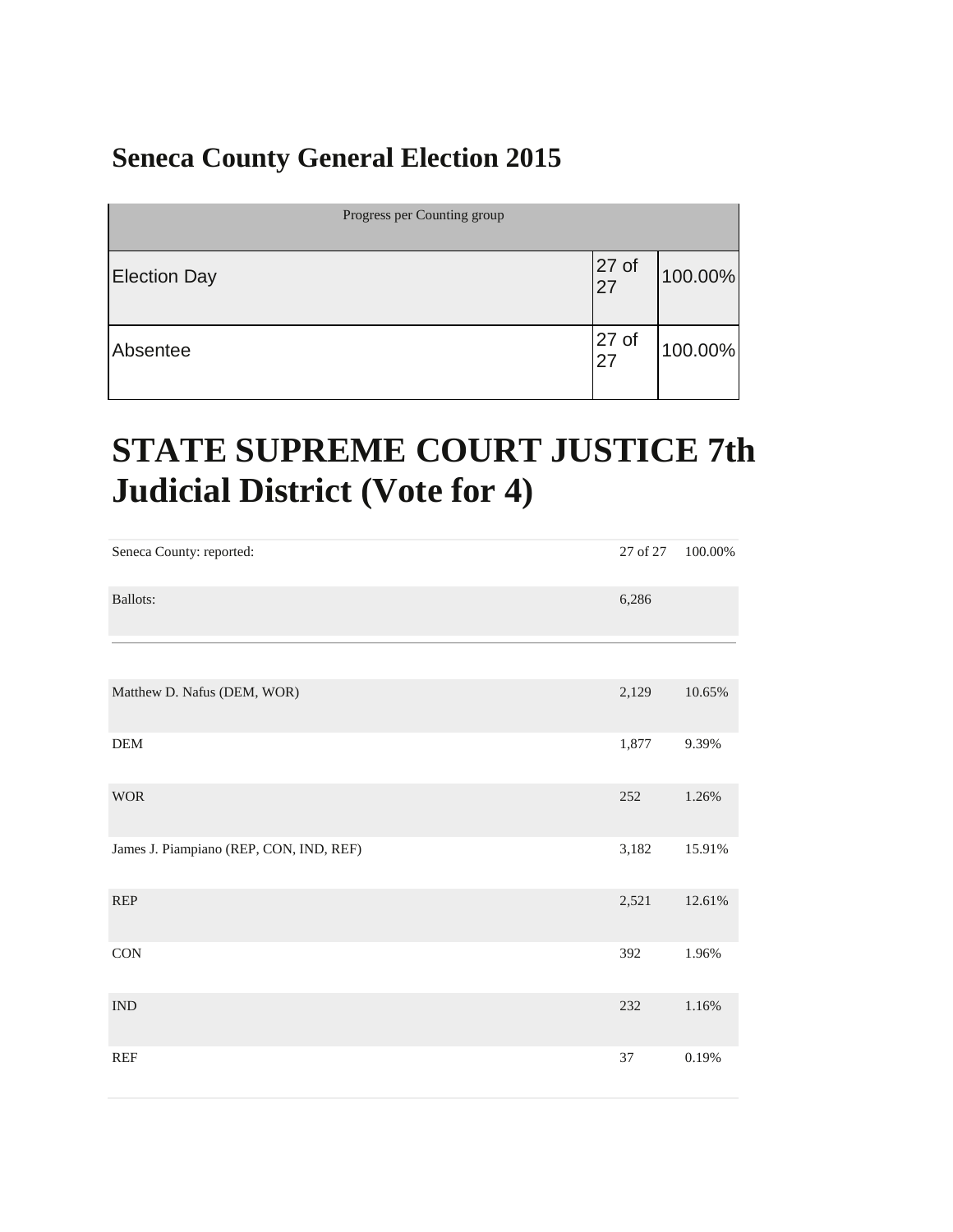| Deborah A. Indivino (DEM)               | 1,355 | 6.78%    |
|-----------------------------------------|-------|----------|
| Judy Sinclair (REP, CON, WOR, IND, REF) | 3,537 | 17.68%   |
| <b>REP</b>                              | 2,625 | 13.13%   |
| <b>CON</b>                              | 462   | 2.31%    |
| <b>WOR</b>                              | 187   | 0.94%    |
| $\mathop{\rm IND}\nolimits$             | 229   | 1.15%    |
| REF                                     | 34    | 0.17%    |
| Ella Van Loon (DEM)                     | 1,245 | 6.23%    |
| Craig Doran (REP, CON, WOR, IND, REF)   | 3,888 | 19.44%   |
| REP                                     | 2,957 | 14.79%   |
| <b>CON</b>                              | 475   | 2.38%    |
| <b>WOR</b>                              | 181   | $0.91\%$ |
| <b>IND</b>                              | 243   | 1.22%    |
| <b>REF</b>                              | 32    | 0.16%    |
| JoAnne Leegant (DEM)                    | 1,392 | 6.96%    |
| Bill Taylor (REP, CON, WOR, IND, REF)   | 3,266 | 16.33%   |
| REP                                     | 2,417 | 12.09%   |
| <b>CON</b>                              | 416   | 2.08%    |
| <b>WOR</b>                              | 178   | 0.89%    |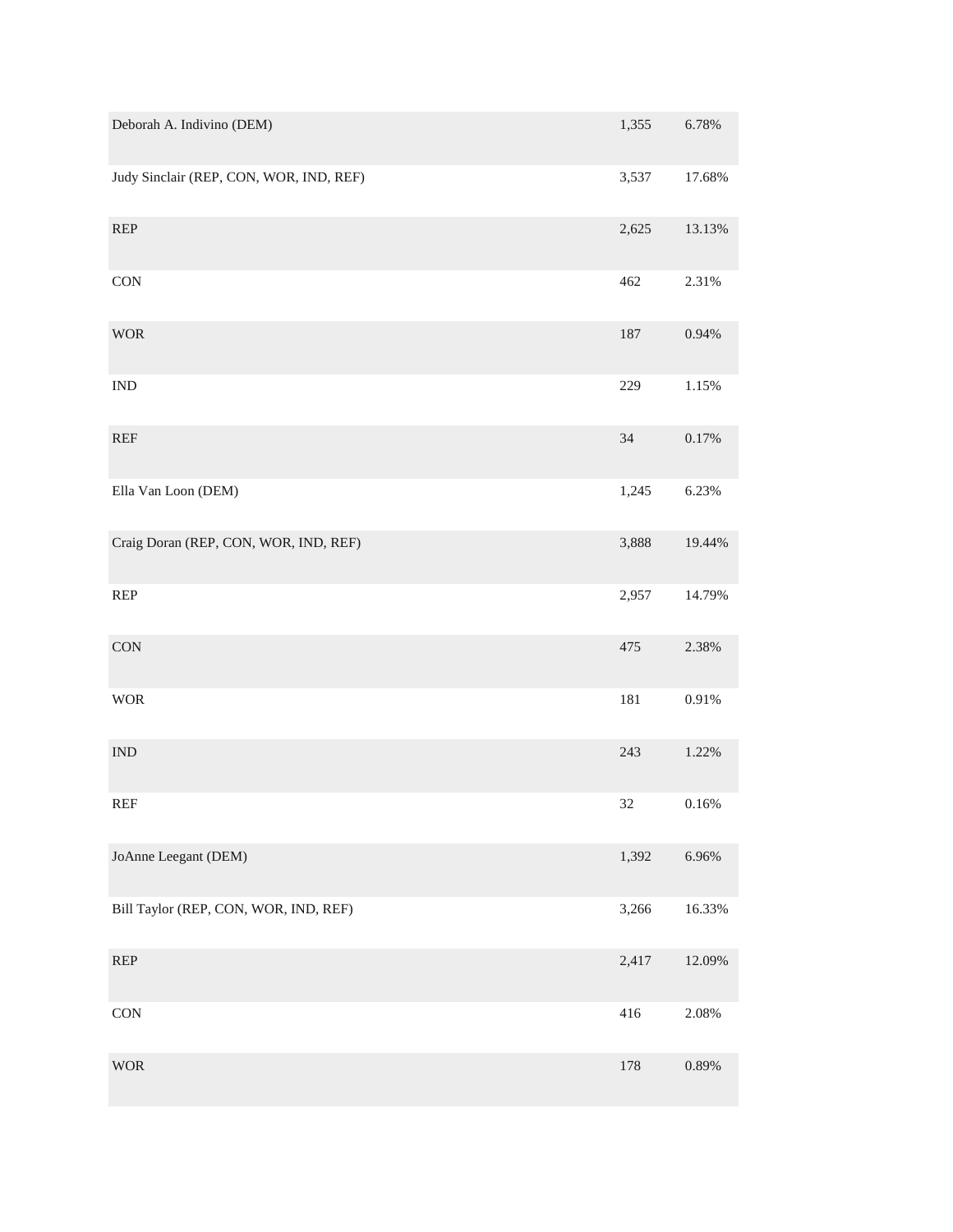| $\ensuremath{\mathsf{IND}}$ | 212    | 1.06%   |
|-----------------------------|--------|---------|
| <b>REF</b>                  | 43     | 0.22%   |
| Write-in                    | $6\,$  | 0.03%   |
|                             |        |         |
| Total                       | 20,000 | 100.00% |
|                             |        |         |

#### **SHERIFF (Vote for 1)**

| Seneca County: reported: | 27 of 27 | 100.00% |
|--------------------------|----------|---------|
| <b>Ballots:</b>          | 6,286    |         |
|                          |          |         |
| W. Timothy Luce (REP)    | 4,988    | 99.09%  |
| Write-in                 | 46       | 0.91%   |
|                          |          |         |
| Total                    | 5,034    | 100.00% |
|                          |          |         |

#### **TOWN SUPERVISOR (Vote for 1)**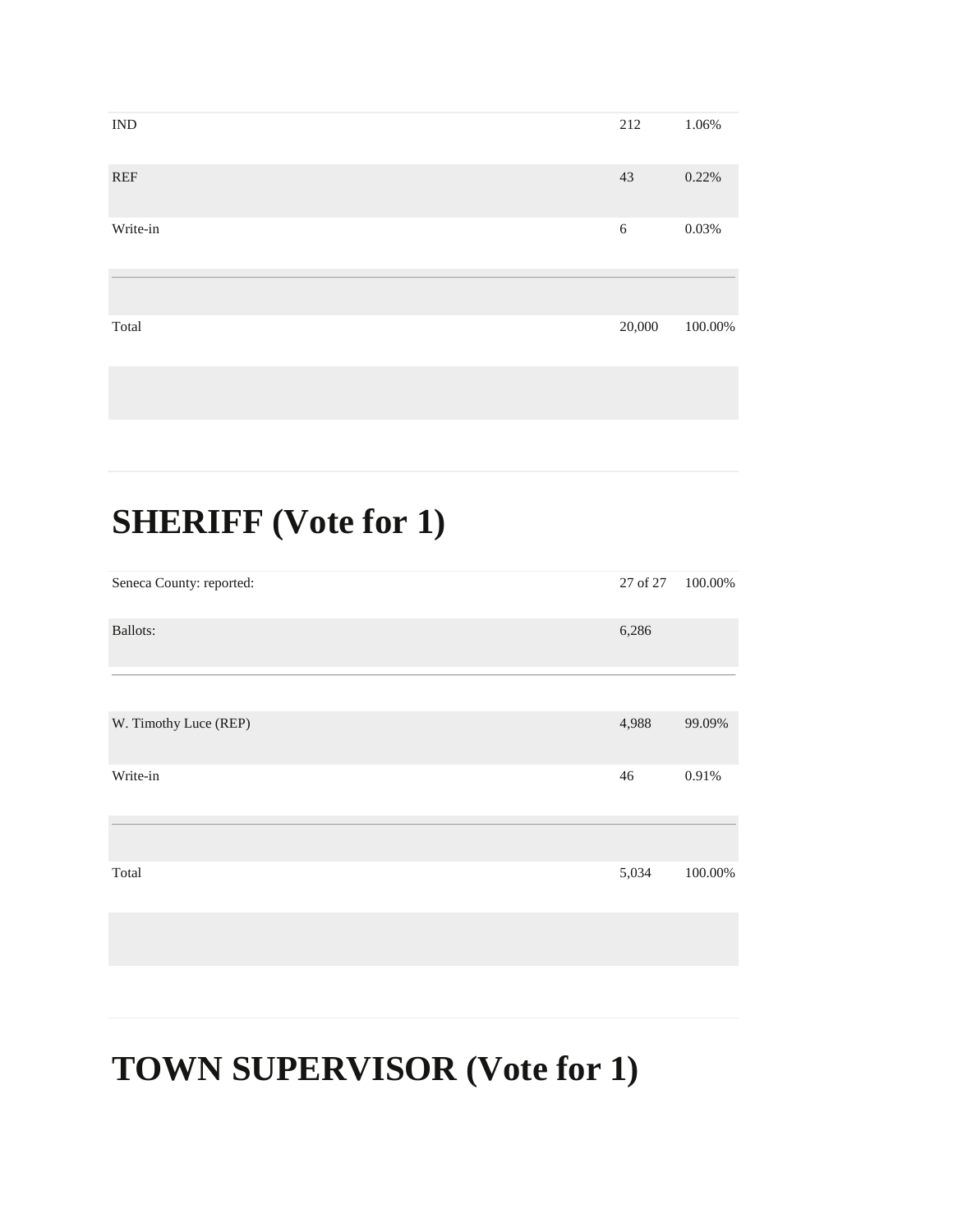| Town of Covert: reported: | 2 of 2 | 100.00% |
|---------------------------|--------|---------|
| <b>Ballots:</b>           | 599    |         |
|                           |        |         |
| Michael Reynolds (REP)    | 395    | 96.34%  |
| Write-in                  | 15     | 3.66%   |
|                           |        |         |
| Total                     | 410    | 100.00% |

| Town of Covert: reported: | 2 of 2       | 100.00% |
|---------------------------|--------------|---------|
| <b>Ballots:</b>           | 599          |         |
|                           |              |         |
| Colleen Freese (REP)      | 464          | 99.78%  |
| Write-in                  | $\mathbf{1}$ | 0.22%   |
|                           |              |         |
| Total                     | 465          | 100.00% |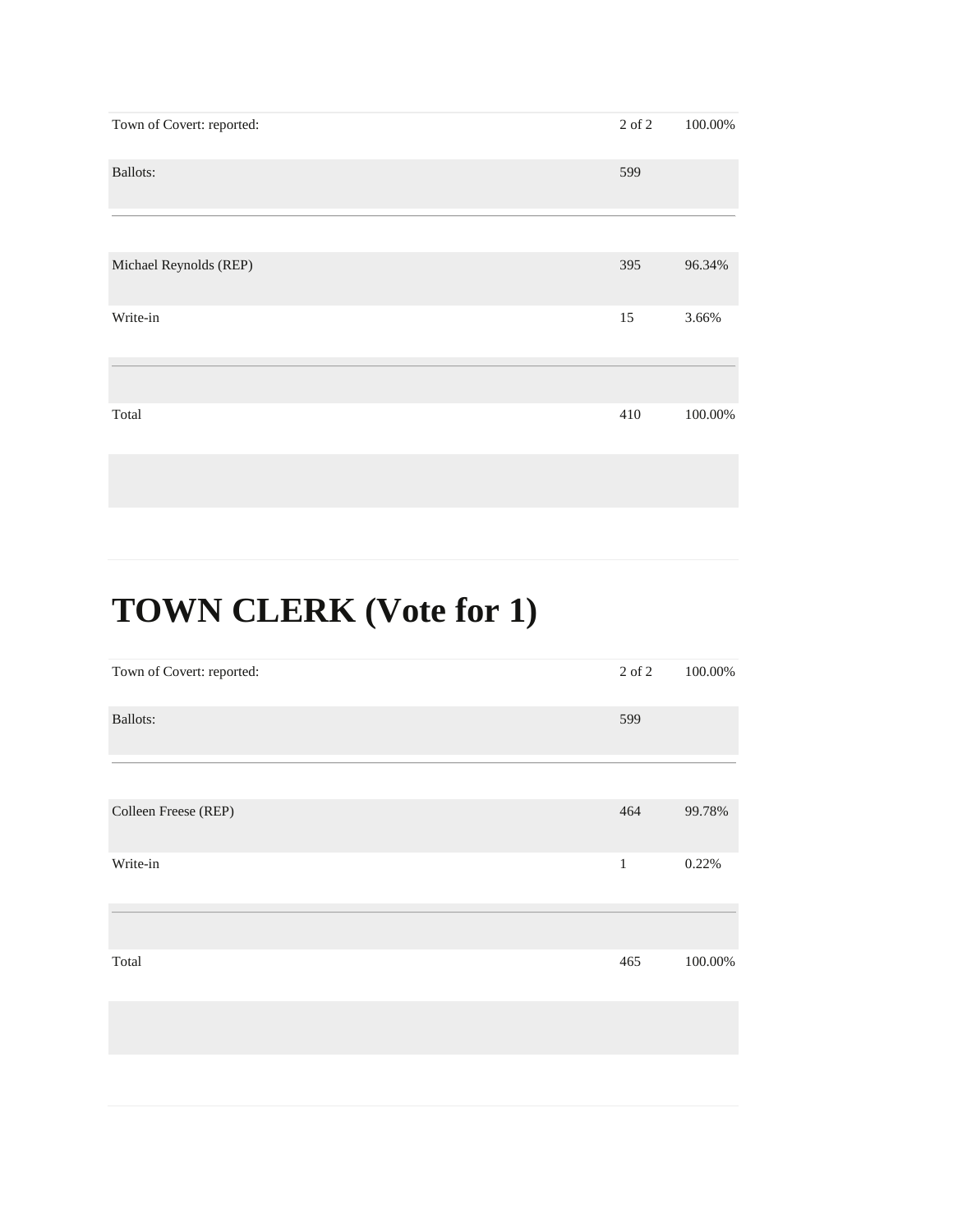#### **COUNCILMAN (Vote for 2)**

| Town of Covert: reported: | $2$ of $2\,$ | 100.00% |
|---------------------------|--------------|---------|
| Ballots:                  | 599          |         |
|                           |              |         |
| Leon Anderson (DEM, CVC)  | 326          | 32.96%  |
| $\mathbf{DEM}$            | 268          | 27.10%  |
| $\ensuremath{\text{CVC}}$ | 58           | 5.86%   |
| Jeffrey Vann (REP)        | 300          | 30.33%  |
| Charles Bosman (REP)      | 297          | 30.03%  |
| Write-in                  | 66           | 6.67%   |
|                           |              |         |
| Total                     | 989          | 100.00% |
|                           |              |         |

#### **COUNCILMAN (To Fill Vacancy) (Vote for 1)**

| Town of Covert: reported: | 2 of 2 | 100.00% |
|---------------------------|--------|---------|
| Ballots:                  | 599    |         |
|                           |        |         |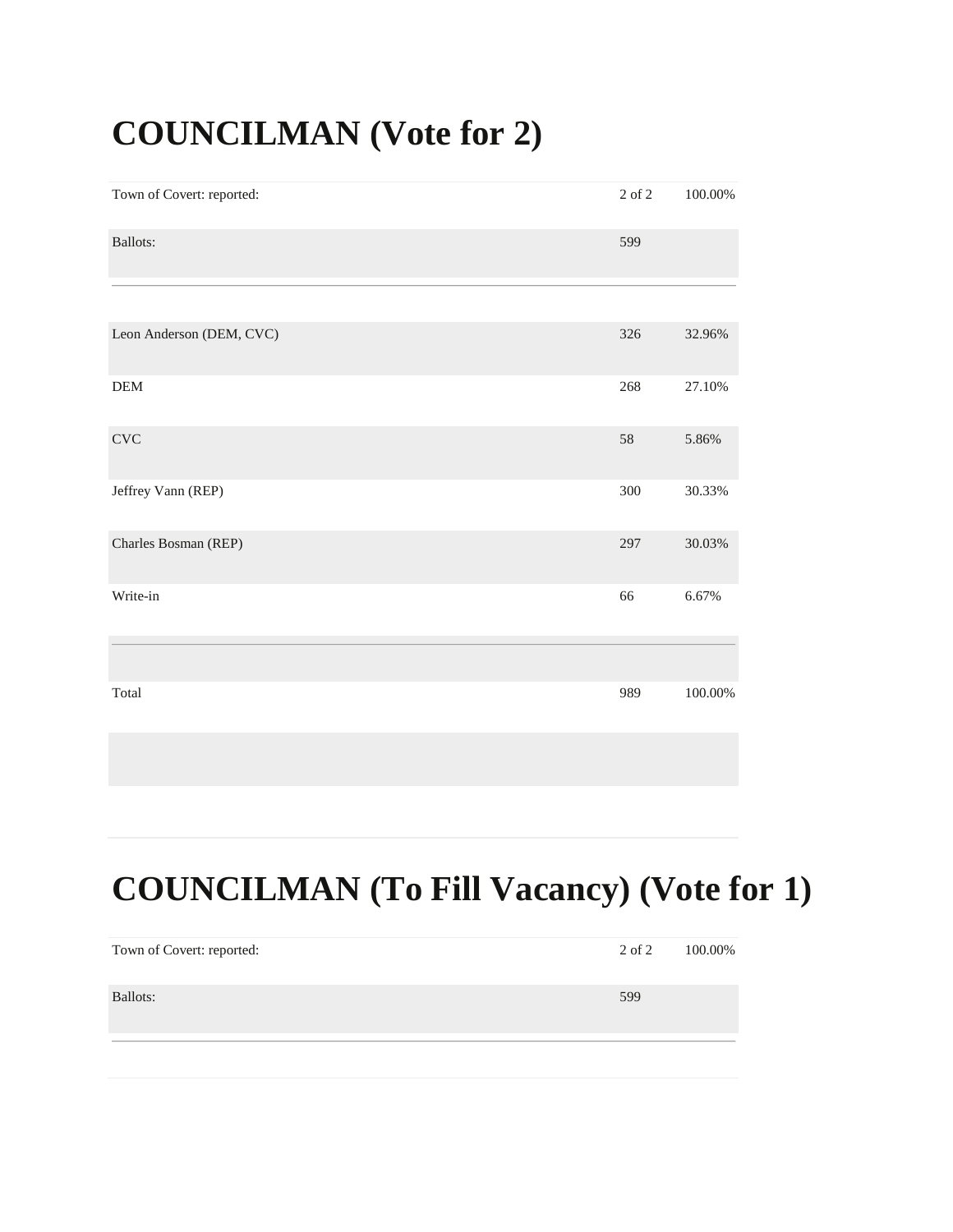| William Bishop (REP) | 379 | 98.44%  |
|----------------------|-----|---------|
| Write-in             | 6   | 1.56%   |
|                      |     |         |
| Total                | 385 | 100.00% |
|                      |     |         |

#### **SUPERINTENDENT OF HIGHWAYS (Vote for 1)**

| Town of Covert: reported: | 2 of 2 | 100.00% |
|---------------------------|--------|---------|
| Ballots:                  | 599    |         |
|                           |        |         |
| Jeffrey MacCheyne (REP)   | 437    | 98.87%  |
| Write-in                  | 5      | 1.13%   |
|                           |        |         |
| Total                     | 442    | 100.00% |
|                           |        |         |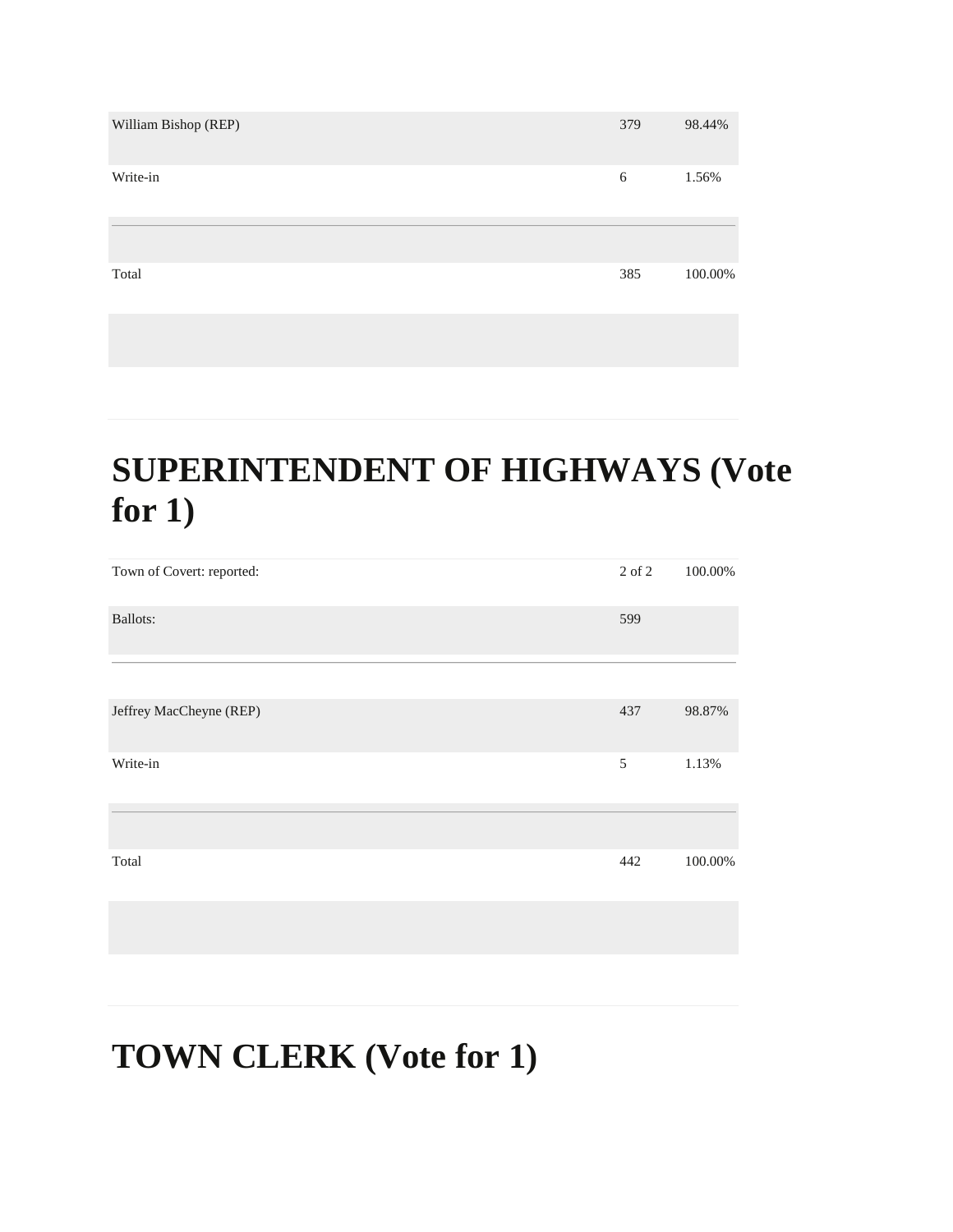| Town of Fayette: reported:  | $3$ of $3\,$     | $100.00\%$ |
|-----------------------------|------------------|------------|
| Ballots:                    | 750              |            |
|                             |                  |            |
| Cindy Brown (REP, CON, IND) | 572              | 78.36%     |
| REP                         | 471              | 64.52%     |
| $\rm CON$                   | 56               | 7.67%      |
| $\ensuremath{\text{IND}}$   | $45\,$           | $6.16\%$   |
| Katie Nelson (WFF)          | 158              | 21.64%     |
| Write-in                    | $\boldsymbol{0}$ | $0.00\%$   |
|                             |                  |            |
| Total                       | 730              | 100.00%    |

## **TOWN JUSTICE (Vote for 1)**

| Town of Fayette: reported:        | 3 of 3 | 100.00% |
|-----------------------------------|--------|---------|
| <b>Ballots:</b>                   | 750    |         |
|                                   |        |         |
| Joseph Sapio (REP, CON, WOR, IND) | 635    | 100.00% |
| <b>REP</b>                        | 498    | 78.43%  |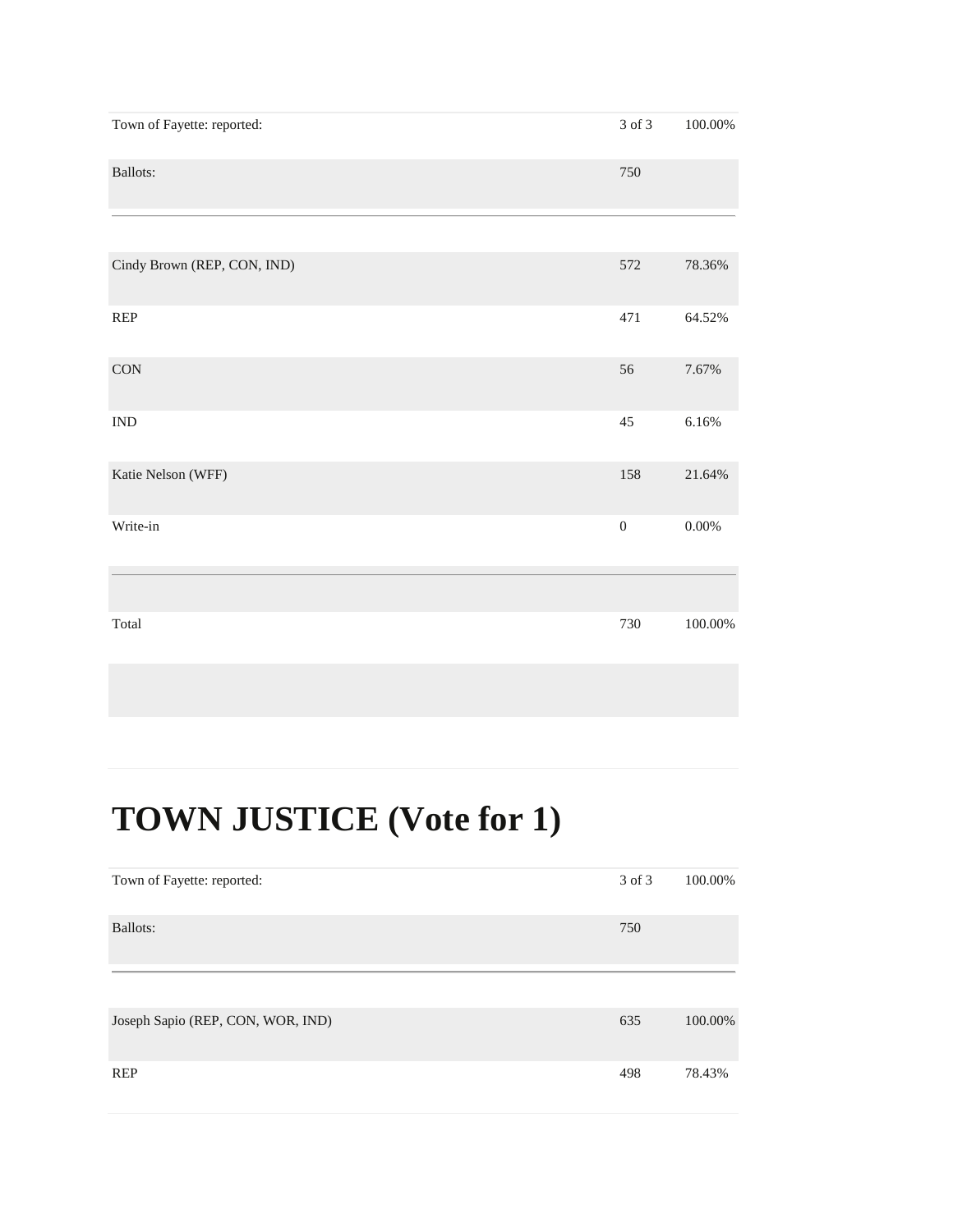| CON                       | 55               | 8.66%    |
|---------------------------|------------------|----------|
| <b>WOR</b>                | 23               | 3.62%    |
| $\ensuremath{\text{IND}}$ | 59               | 9.29%    |
| Write-in                  | $\boldsymbol{0}$ | $0.00\%$ |
|                           |                  |          |
| Total                     | 635              | 100.00%  |

# **COUNCILMAN (Vote for 2)**

| Town of Fayette: reported: | 3 of 3 | 100.00% |
|----------------------------|--------|---------|
| <b>Ballots:</b>            | 750    |         |
|                            |        |         |
| Jeffrey Trout (REP)        | 619    | 52.46%  |
| William Goff (REP)         | 555    | 47.03%  |
| Write-in                   | 6      | 0.51%   |
|                            |        |         |
| Total                      | 1,180  | 100.00% |
|                            |        |         |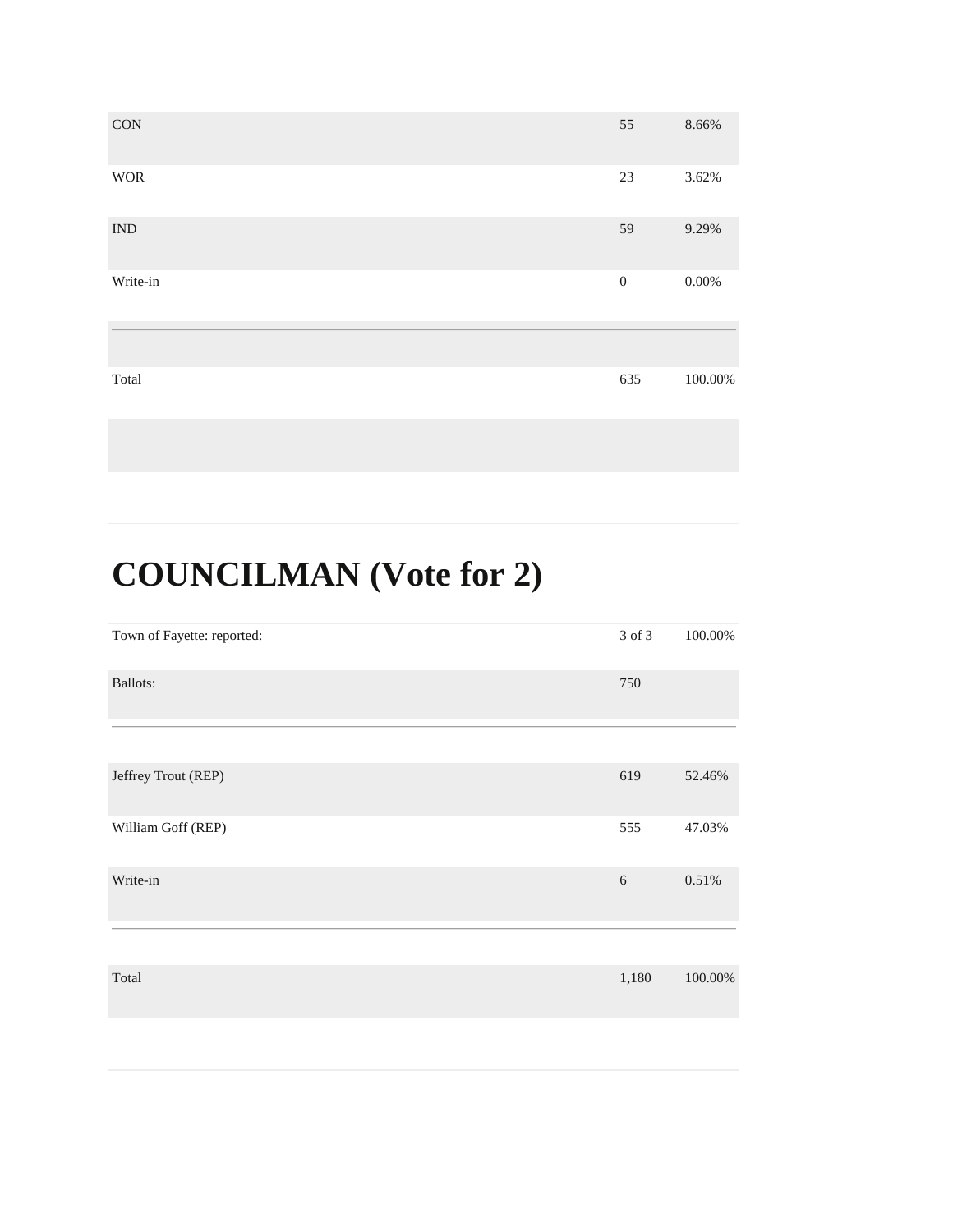#### **TOWN SUPERVISOR (Vote for 1)**

| Town of Junius: reported:   | $1$ of $1\,$     | $100.00\%$ |
|-----------------------------|------------------|------------|
| <b>Ballots:</b>             | 322              |            |
|                             |                  |            |
| Ron Serven (DEM, OGP)       | 125              | 39.56%     |
| ${\rm DEM}$                 | 119              | 37.66%     |
| $\rm OGP$                   | $\sqrt{6}$       | 1.90%      |
| Greg Wadhams (REP)          | 156              | 49.37%     |
| Todd Merkley (CON, IND)     | 35               | $11.08\%$  |
| CON                         | $25\,$           | 7.91%      |
| $\mathop{\rm IND}\nolimits$ | $10\,$           | 3.16%      |
| Write-in                    | $\boldsymbol{0}$ | $0.00\%$   |
|                             |                  |            |
| Total                       | 316              | $100.00\%$ |
|                             |                  |            |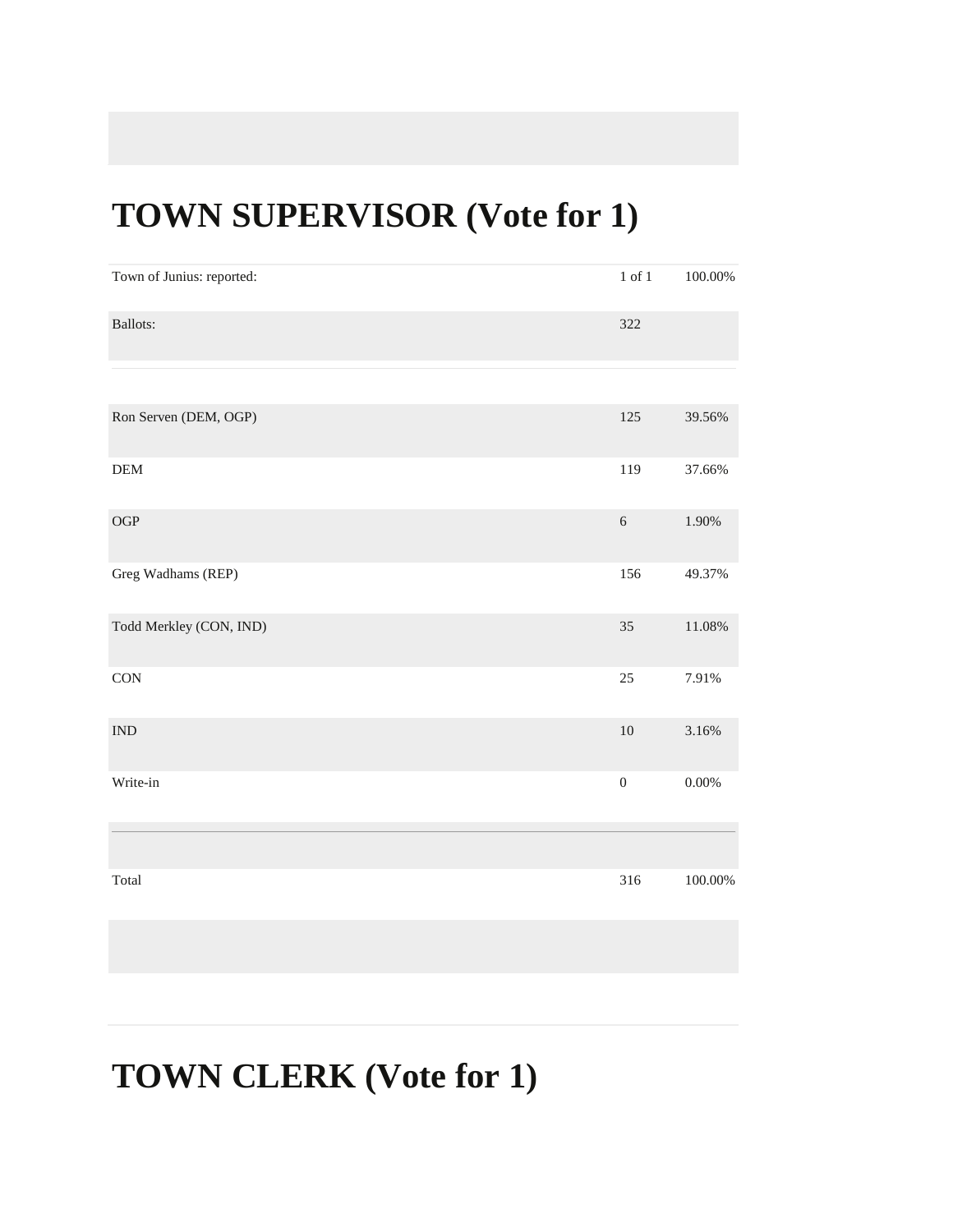| Town of Junius: reported: | $1$ of $1$ | 100.00%  |
|---------------------------|------------|----------|
| Ballots:                  | 322        |          |
|                           |            |          |
| Mary Prosser (REP)        | 267        | 100.00%  |
| Write-in                  | $\theta$   | $0.00\%$ |
|                           |            |          |
| Total                     | 267        | 100.00%  |

# **TOWN JUSTICE (Vote for 1)**

| Town of Junius: reported: | $1$ of $1$       | 100.00%  |
|---------------------------|------------------|----------|
| <b>Ballots:</b>           | 322              |          |
|                           |                  |          |
| Brian Laird (REP)         | 284              | 100.00%  |
| Write-in                  | $\boldsymbol{0}$ | $0.00\%$ |
|                           |                  |          |
| Total                     | 284              | 100.00%  |
|                           |                  |          |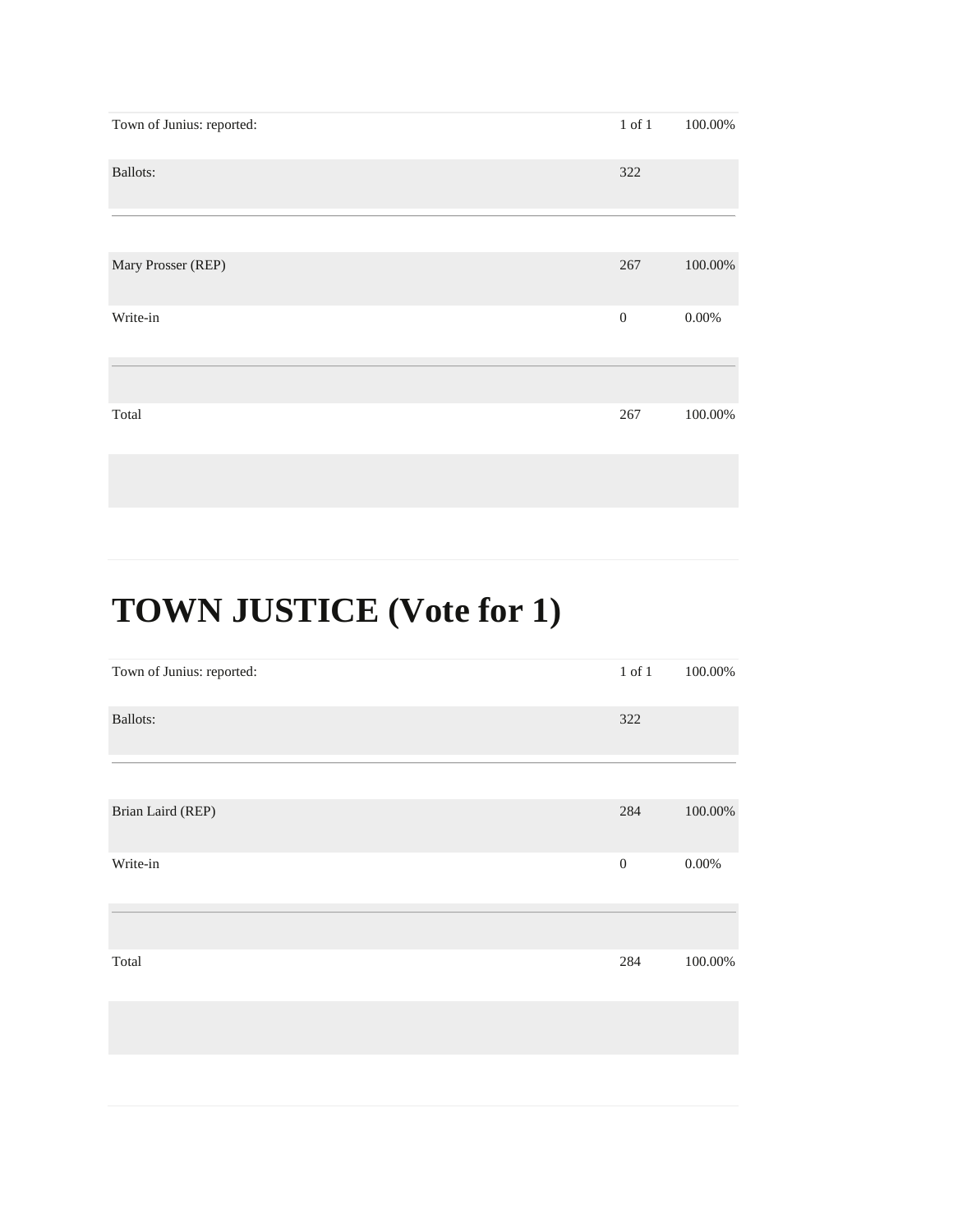#### **COUNCILMAN (Vote for 2)**

| Town of Junius: reported: | $1$ of $1\,$     | $100.00\%$ |
|---------------------------|------------------|------------|
| Ballots:                  | 322              |            |
|                           |                  |            |
| Elaine Meyers (DEM, OGP)  | 164              | 28.32%     |
| <b>DEM</b>                | 154              | 26.60%     |
| OGP                       | $10\,$           | 1.73%      |
| James Patsos, Jr. (REP)   | 215              | 37.13%     |
| C. Ernest Brownell (REP)  | $200\,$          | 34.54%     |
| Write-in                  | $\boldsymbol{0}$ | $0.00\%$   |
|                           |                  |            |
| Total                     | 579              | 100.00%    |

#### **SUPERINTENDENT OF HIGHWAYS (Vote for 1)**

| Town of Junius: reported: | 1 of 1 | 100.00% |
|---------------------------|--------|---------|
| Ballots:                  | 322    |         |
|                           |        |         |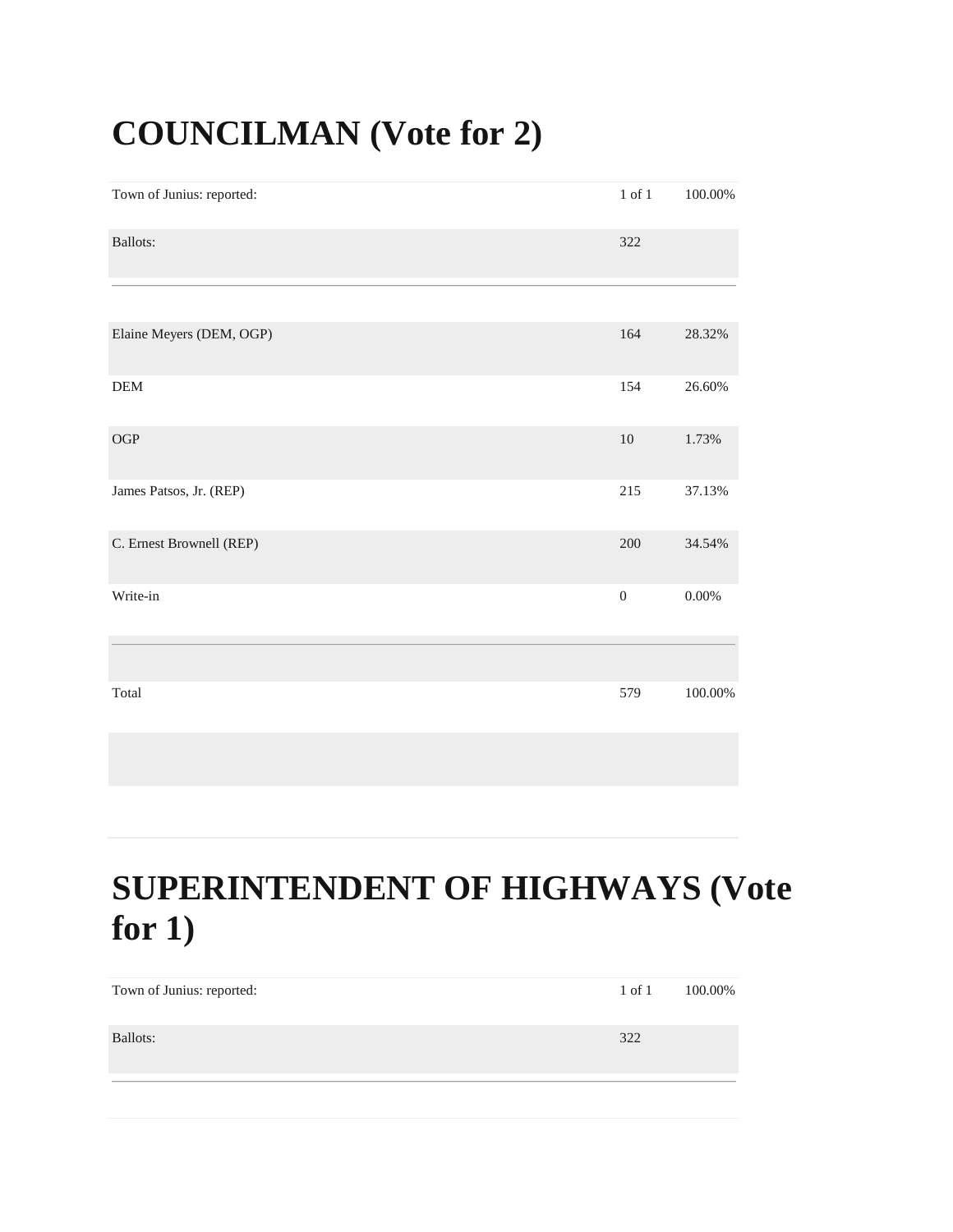| David Fisk, Jr. (REP) | 276 | 99.28%  |
|-----------------------|-----|---------|
| Write-in              | 2   | 0.72%   |
|                       |     |         |
| Total                 | 278 | 100.00% |

## **TAX COLLECTOR (Vote for 1)**

| Town of Junius: reported:  | $1$ of $1\,$ | $100.00\%$ |
|----------------------------|--------------|------------|
| Ballots:                   | 322          |            |
|                            |              |            |
| Linda Cordovani (DEM, OGP) | 276          | 99.64%     |
| DEM                        | 244          | 88.09%     |
| $\rm OGP$                  | $32\,$       | 11.55%     |
| Write-in                   | $\,1\,$      | $0.36\%$   |
|                            |              |            |
| Total                      | 277          | $100.00\%$ |
|                            |              |            |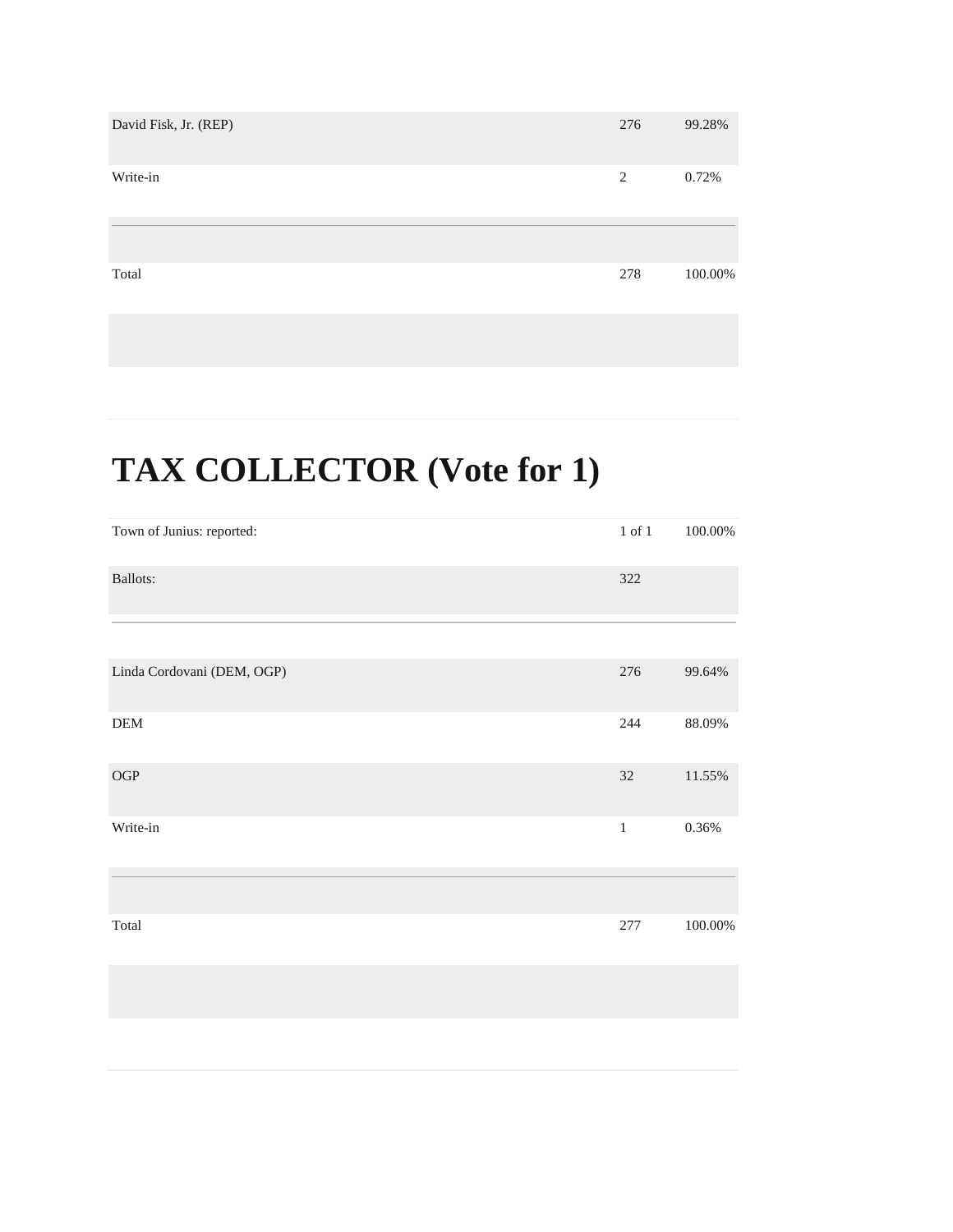#### **TOWN SUPERVISOR (Vote for 1)**

| Town of Lodi: reported: | $1$ of $1$     | 100.00% |
|-------------------------|----------------|---------|
| <b>Ballots:</b>         | 194            |         |
|                         |                |         |
| E. Lee Davidson (REP)   | 153            | 98.71%  |
| Write-in                | $\mathfrak{2}$ | 1.29%   |
|                         |                |         |
| Total                   | 155            | 100.00% |
|                         |                |         |

## **TOWN SUPERVISOR (Vote for 1)**

| Town of Ovid: reported:    | 2 of 2 | 100.00% |
|----------------------------|--------|---------|
| Ballots:                   | 218    |         |
|                            |        |         |
| Alfred Walter Prouty (REP) | 175    | 95.63%  |
| Write-in                   | 8      | 4.37%   |
|                            |        |         |
|                            |        |         |
| Total                      | 183    | 100.00% |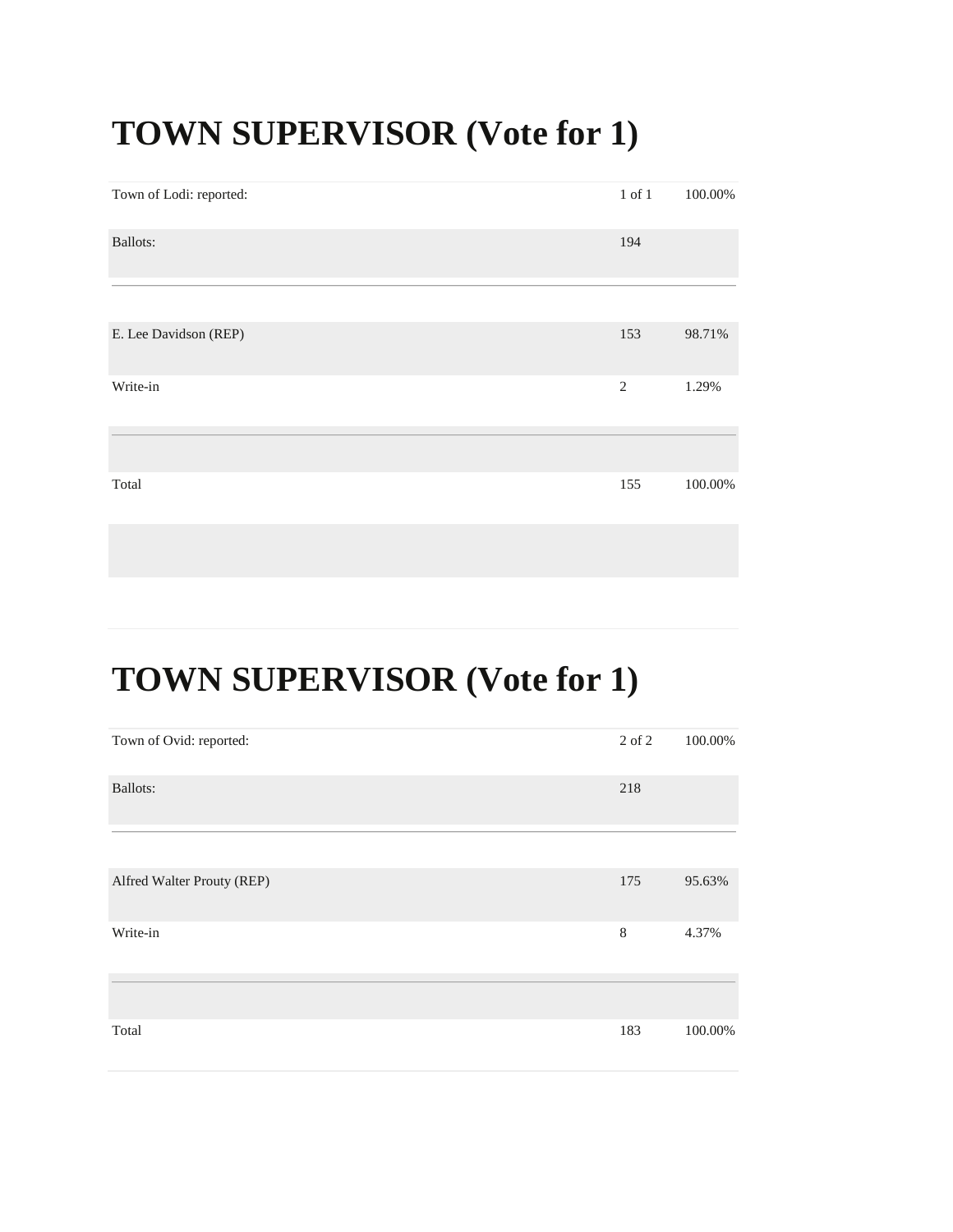#### **TOWN CLERK (Vote for 1)**

| Town of Lodi: reported: | $1$ of $1$     | 100.00% |
|-------------------------|----------------|---------|
| Ballots:                | 194            |         |
|                         |                |         |
| Bethie Wintermute (REP) | 154            | 98.72%  |
| Write-in                | $\overline{2}$ | 1.28%   |
|                         |                |         |
| Total                   | 156            | 100.00% |

| Town of Ovid: reported: | 2 of 2 | 100.00% |
|-------------------------|--------|---------|
| Ballots:                | 218    |         |
|                         |        |         |
| James Vangalio (REP)    | 168    | 98.25%  |
| Write-in                | 3      | 1.75%   |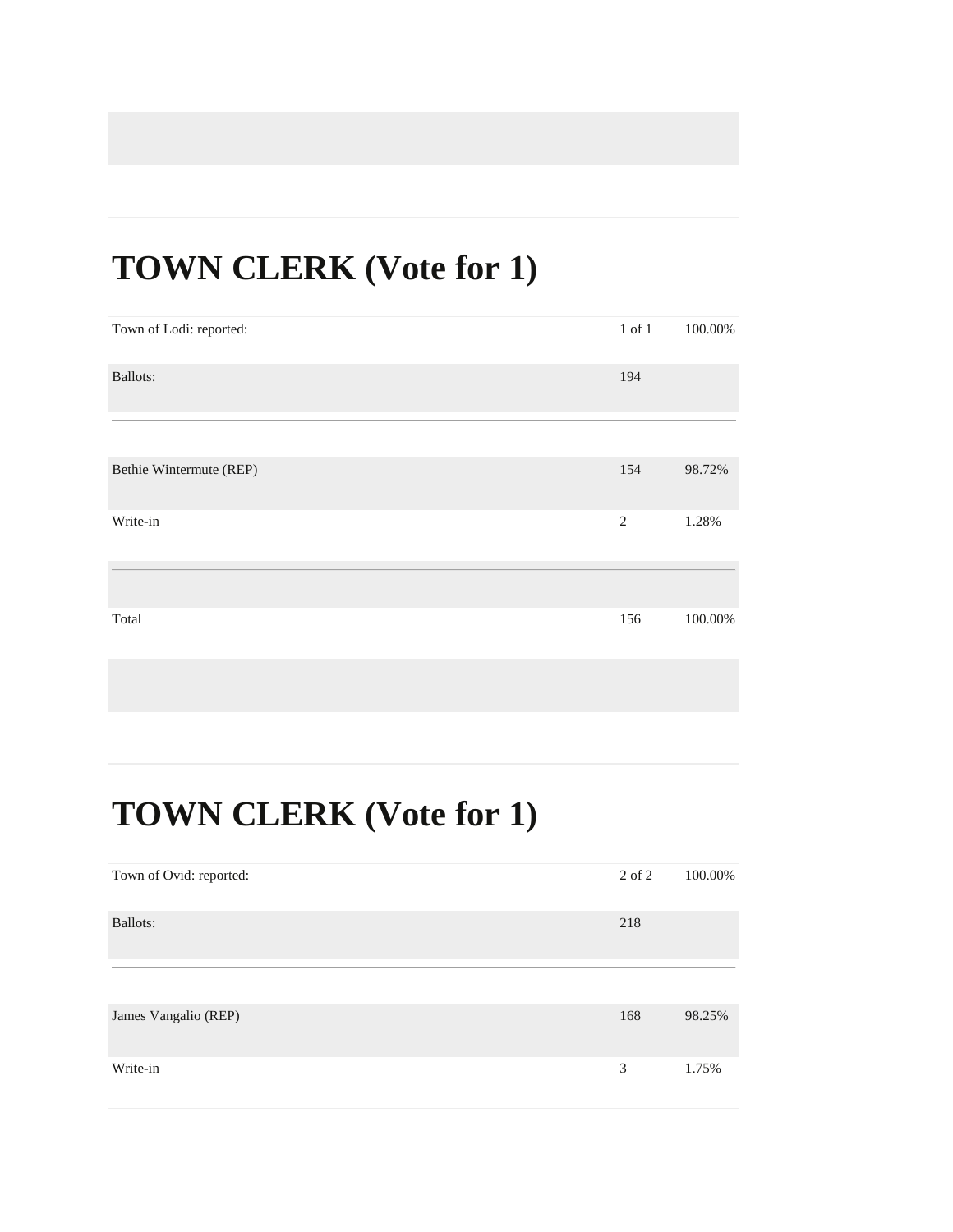| Total | 171 | 100.00% |
|-------|-----|---------|
|       |     |         |
|       |     |         |

#### **COUNCILMAN (Vote for 2)**

| Town of Lodi: reported: | $1$ of $1$ | 100.00% |
|-------------------------|------------|---------|
| <b>Ballots:</b>         | 194        |         |
|                         |            |         |
| Chance VanCleef (REP)   | 138        | 45.54%  |
| Lucas Latini (REP)      | 159        | 52.48%  |
| Write-in                | 6          | 1.98%   |
|                         |            |         |
| Total                   | 303        | 100.00% |

#### **SUPERINTENDENT OF HIGHWAYS (Vote for 1)**

Town of Lodi: reported: 1 of 1 100.00%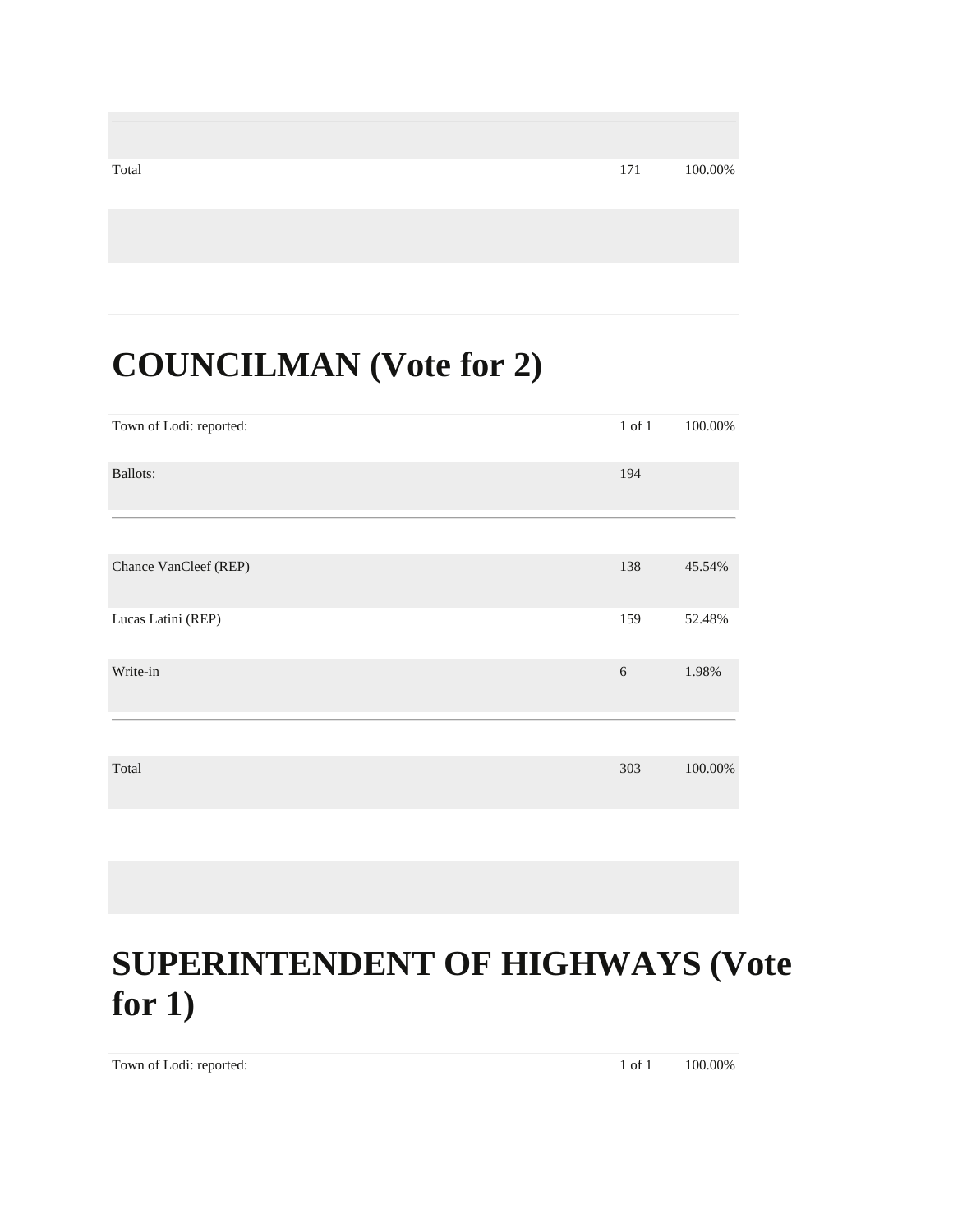| <b>Ballots:</b>  | 194            |         |
|------------------|----------------|---------|
|                  |                |         |
| Rick Jacot (REP) | 160            | 97.56%  |
| Write-in         | $\overline{4}$ | 2.44%   |
|                  |                |         |
| Total            | 164            | 100.00% |

# **COUNCILMAN (Vote for 2)**

| 2 of 2         | 100.00% |
|----------------|---------|
| 218            |         |
|                |         |
| 176            | 50.00%  |
| 173            | 49.15%  |
| $\mathfrak{Z}$ | 0.85%   |
|                |         |
| 352            | 100.00% |
|                |         |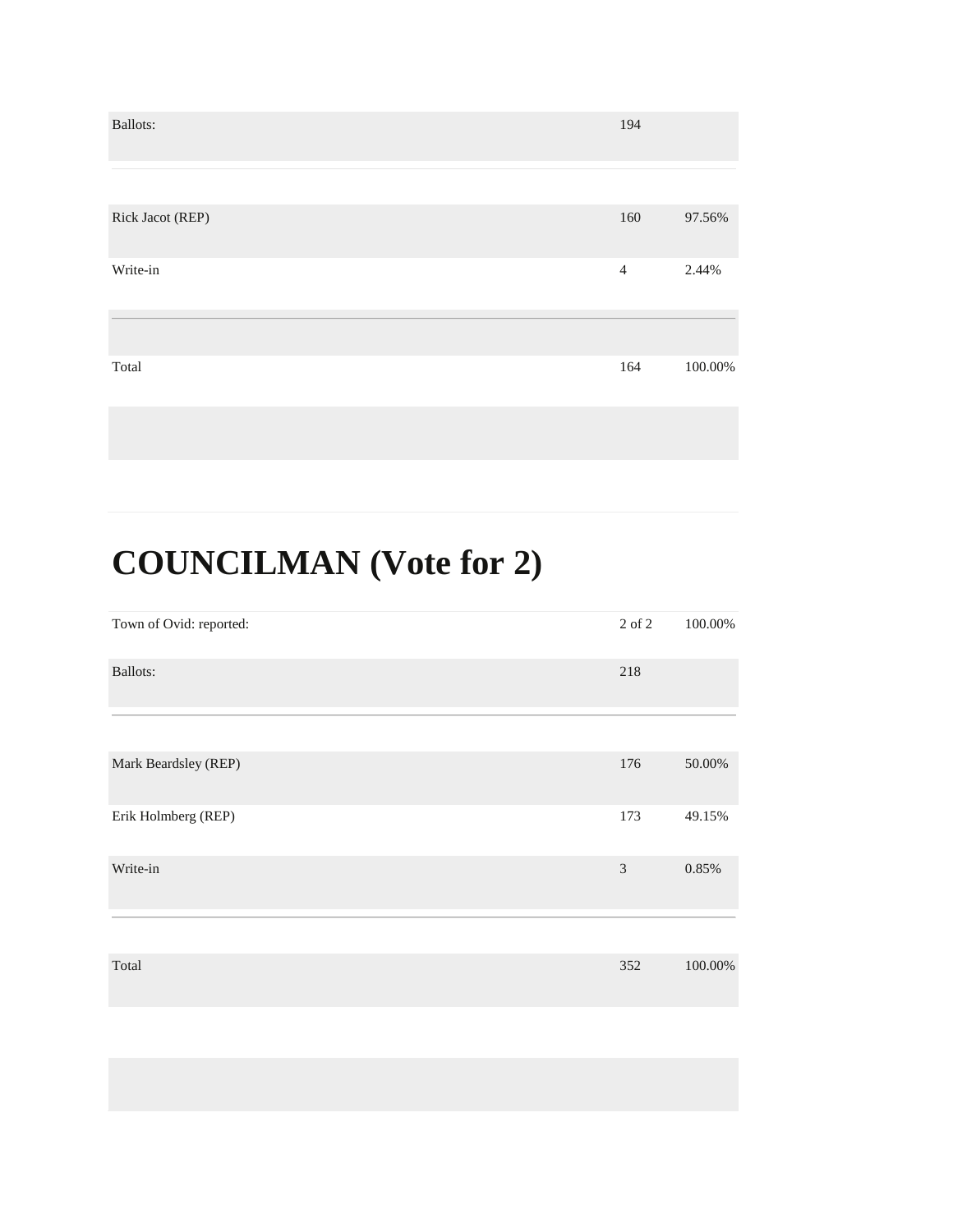#### **SUPERINTENDENT OF HIGHWAYS (Vote for 1)**

| Town of Ovid: reported: | 2 of 2           | 100.00%  |
|-------------------------|------------------|----------|
| Ballots:                | 218              |          |
|                         |                  |          |
| John Wickham, Jr. (REP) | 191              | 100.00%  |
| Write-in                | $\boldsymbol{0}$ | $0.00\%$ |
|                         |                  |          |
| Total                   | 191              | 100.00%  |
|                         |                  |          |

#### **TAX COLLECTOR (Vote for 1)**

| Town of Ovid: reported: | 2 of 2         | 100.00%  |
|-------------------------|----------------|----------|
| <b>Ballots:</b>         | 218            |          |
|                         |                |          |
| Catherine Kerns (REP)   | 198            | 100.00%  |
| Write-in                | $\overline{0}$ | $0.00\%$ |
|                         |                |          |
| Total                   | 198            | 100.00%  |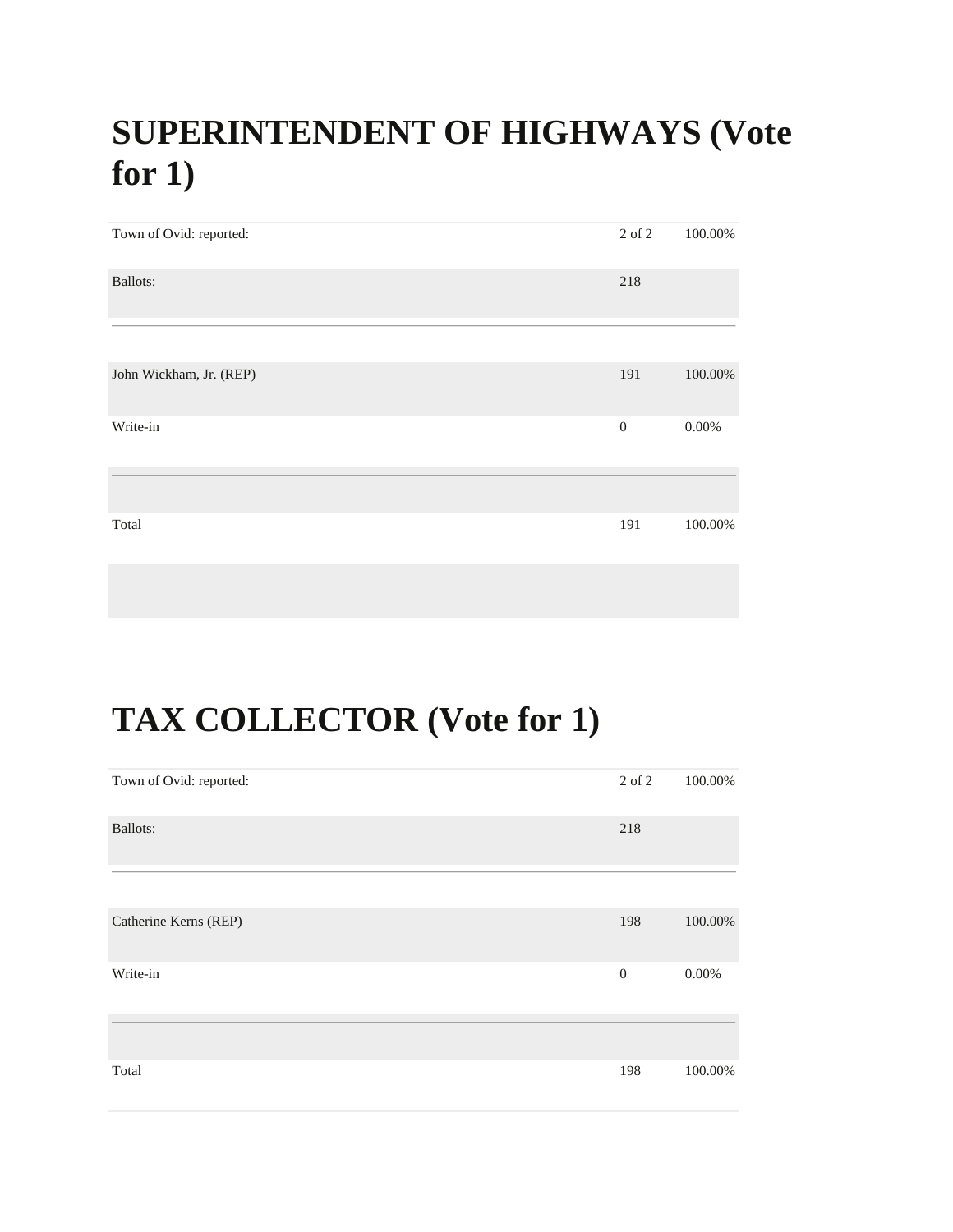#### **TOWN SUPERVISOR (Vote for 1)**

| Town of Romulus: reported:   | 3 of 3  | 100.00% |
|------------------------------|---------|---------|
| Ballots:                     | 345     |         |
|                              |         |         |
| David Kaiser (REP, CON, IND) | 263     | 94.95%  |
| REP                          | $202\,$ | 72.92%  |
| <b>CON</b>                   | 25      | 9.03%   |
| $\mathop{\rm IND}\nolimits$  | $36\,$  | 13.00%  |
| Write-in                     | 14      | 5.05%   |
|                              |         |         |
| Total                        | 277     | 100.00% |

| Town of Romulus: reported: | 3 of 3 | 100.00% |
|----------------------------|--------|---------|
| Ballots:                   | 345    |         |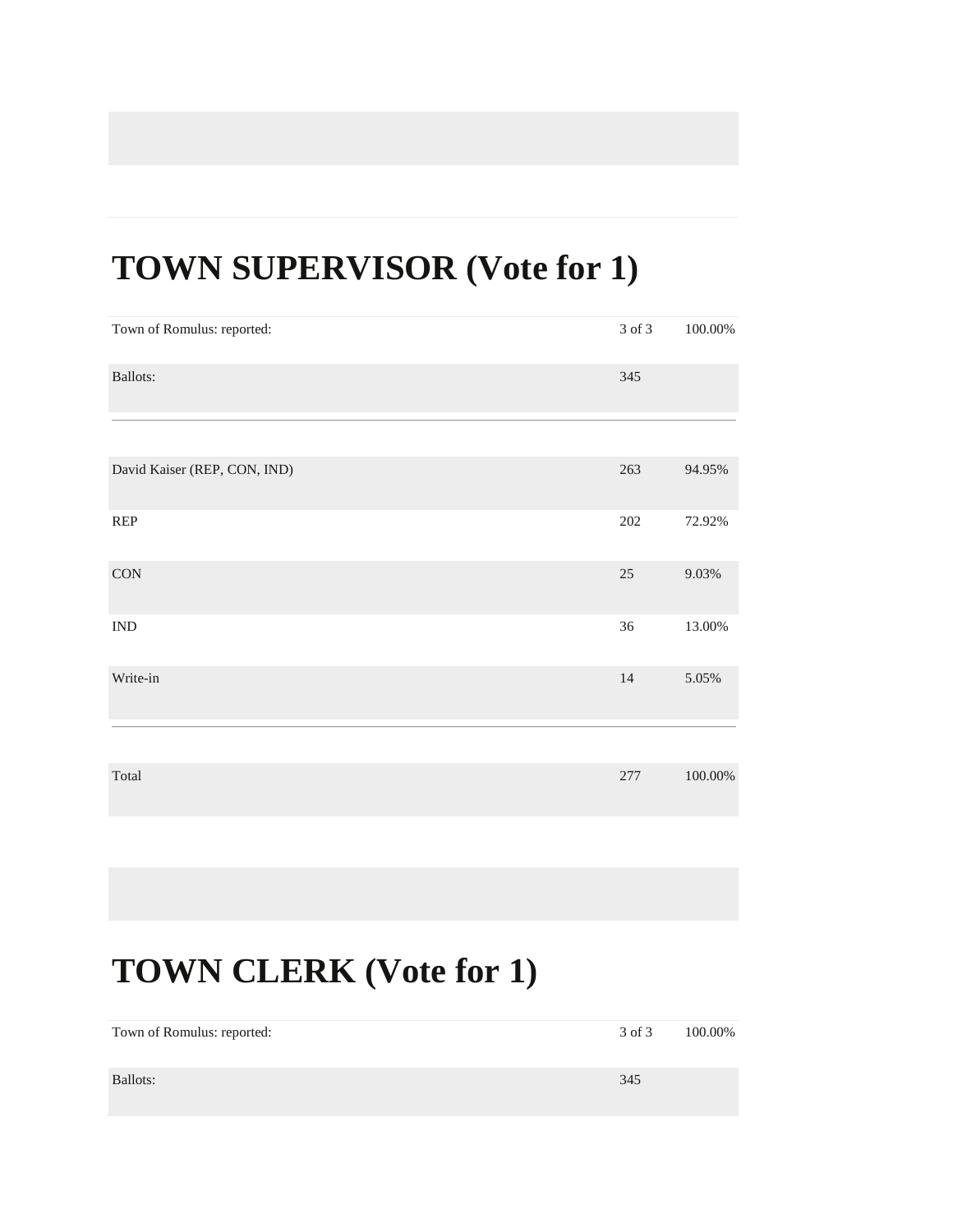| Marjorie VanHyning (REP) | 239 | 97.95%  |
|--------------------------|-----|---------|
| Write-in                 | 5   | 2.05%   |
|                          |     |         |
| Total                    | 244 | 100.00% |
|                          |     |         |

# **TOWN JUSTICE (Vote for 1)**

| Town of Romulus: reported: | 3 of 3       | 100.00% |
|----------------------------|--------------|---------|
| <b>Ballots:</b>            | 345          |         |
|                            |              |         |
| Donald Greule (DEM)        | 210          | 99.53%  |
| Write-in                   | $\mathbf{1}$ | 0.47%   |
|                            |              |         |
| Total                      | 211          | 100.00% |
|                            |              |         |

#### **COUNCILMAN (Vote for 2)**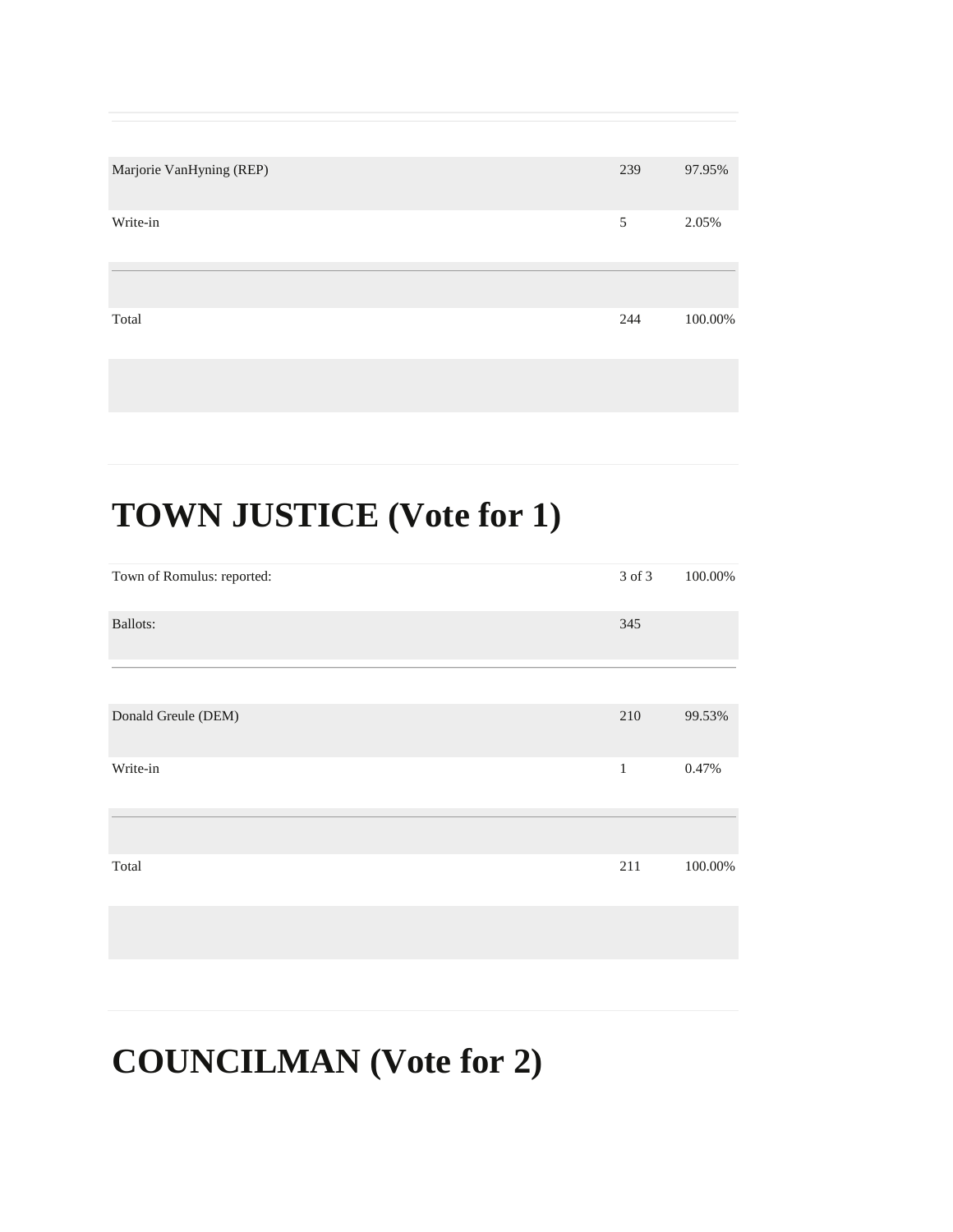| Town of Romulus: reported: | 3 of 3       | 100.00%    |
|----------------------------|--------------|------------|
| <b>Ballots:</b>            | 345          |            |
|                            |              |            |
| Jane Braunig (DEM)         | 119          | 20.17%     |
| Ralph Walborn, Jr. (REP)   | 196          | 33.22%     |
| Daniel Duddleston (IND)    | 75           | 12.71%     |
| Michael Joslyn (REP)       | 199          | 33.73%     |
| Write-in                   | $\mathbf{1}$ | 0.17%      |
| Total                      | 590          | $100.00\%$ |

#### **SUPERINTENDENT OF HIGHWAYS (Vote for 1)**

| Town of Romulus: reported: | 3 of 3 | 100.00% |
|----------------------------|--------|---------|
| Ballots:                   | 345    |         |
|                            |        |         |
| Daryl Morrell (REP)        | 242    | 97.58%  |
| Write-in                   | 6      | 2.42%   |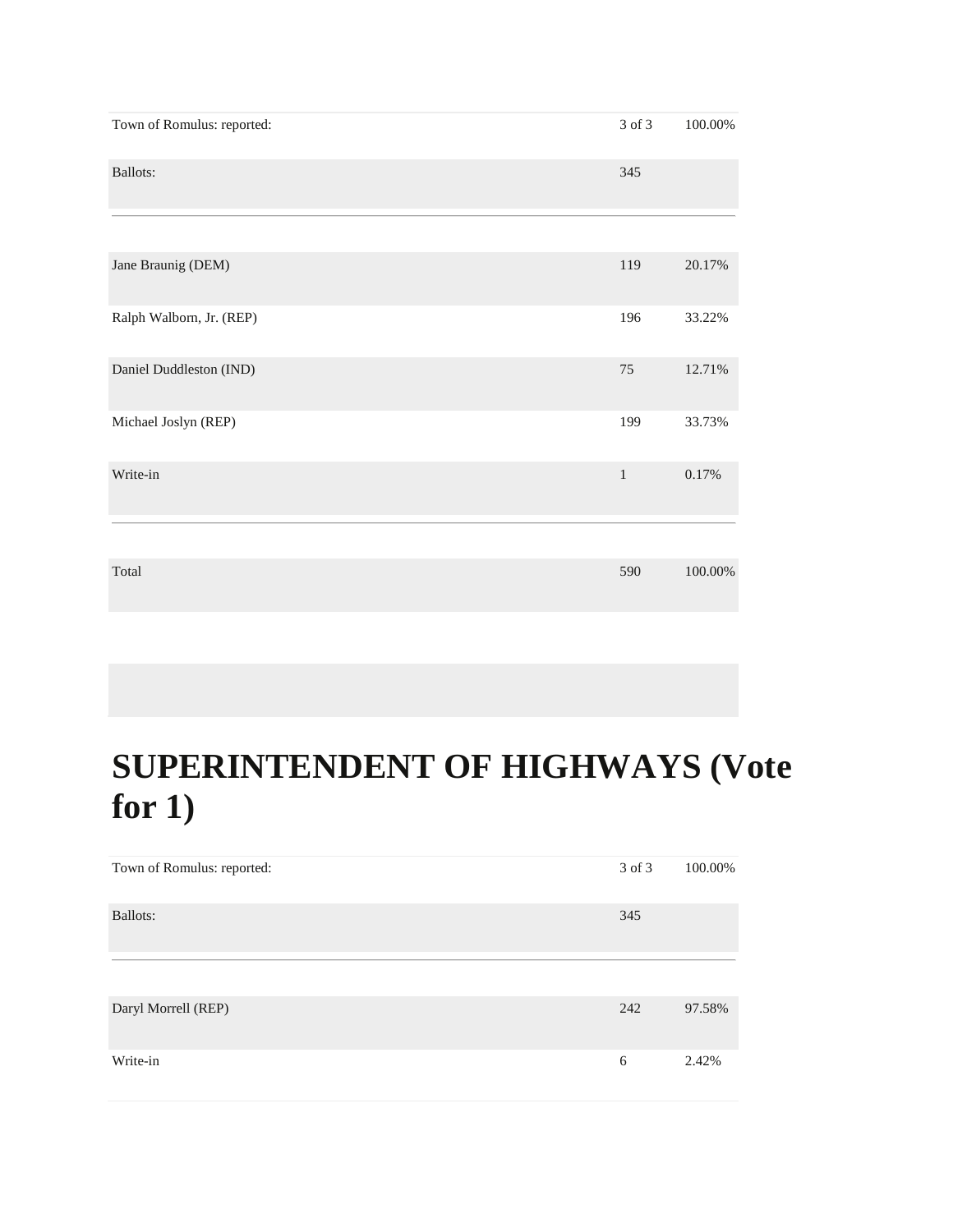| Total | 248 | 100.00% |
|-------|-----|---------|
|       |     |         |

#### **COUNTY SUPERVISOR (Vote for 2)**

| Town of Seneca Falls: reported: | $8$ of $8\,$ | 100.00%  |
|---------------------------------|--------------|----------|
| <b>Ballots:</b>                 | 2,051        |          |
|                                 |              |          |
| Steve Churchill (DEM)           | 1,325        | 53.86%   |
| Paul Kronenwetter (REP)         | 1,119        | 45.49%   |
|                                 |              |          |
| Write-in                        | 16           | $0.65\%$ |
|                                 |              |          |
| Total                           | 2,460        | 100.00%  |
|                                 |              |          |

#### **TOWN SUPERVISOR (Vote for 1)**

Town of Seneca Falls: reported: 8 of 8 100.00%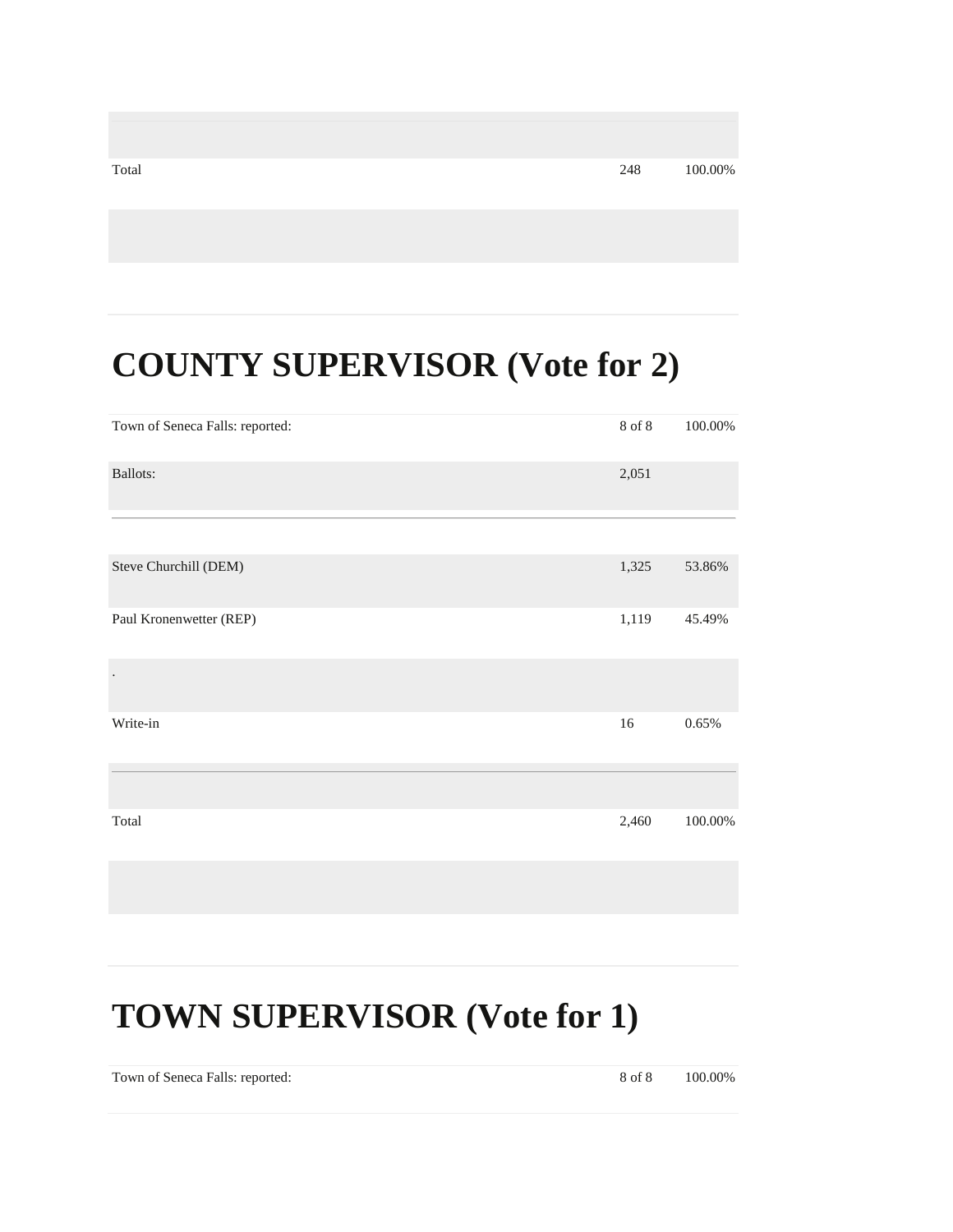| Ballots:                                                                | 2,051   |            |
|-------------------------------------------------------------------------|---------|------------|
|                                                                         |         |            |
| Gregory Lazzaro (REP, CON, IND)                                         | 1,466   | 82.04%     |
| $\ensuremath{\mathsf{R}}\ensuremath{\mathsf{E}}\ensuremath{\mathsf{P}}$ | 1,117   | 62.51%     |
| $\rm CON$                                                               | $122\,$ | 6.83%      |
| $\ensuremath{\text{IND}}$                                               | $227\,$ | 12.70%     |
| William McHale (SSC)                                                    | 307     | 17.18%     |
| Write-in                                                                | 14      | $0.78\%$   |
| Total                                                                   | 1,787   | $100.00\%$ |
|                                                                         |         |            |

| Town of Seneca Falls: reported: | 8 of 8 | 100.00% |
|---------------------------------|--------|---------|
| Ballots:                        | 2,051  |         |
|                                 |        |         |
| Martha Dygert (DEM, CON, IND)   | 831    | 41.72%  |
| <b>DEM</b>                      | 594    | 29.82%  |
| <b>CON</b>                      | 160    | 8.03%   |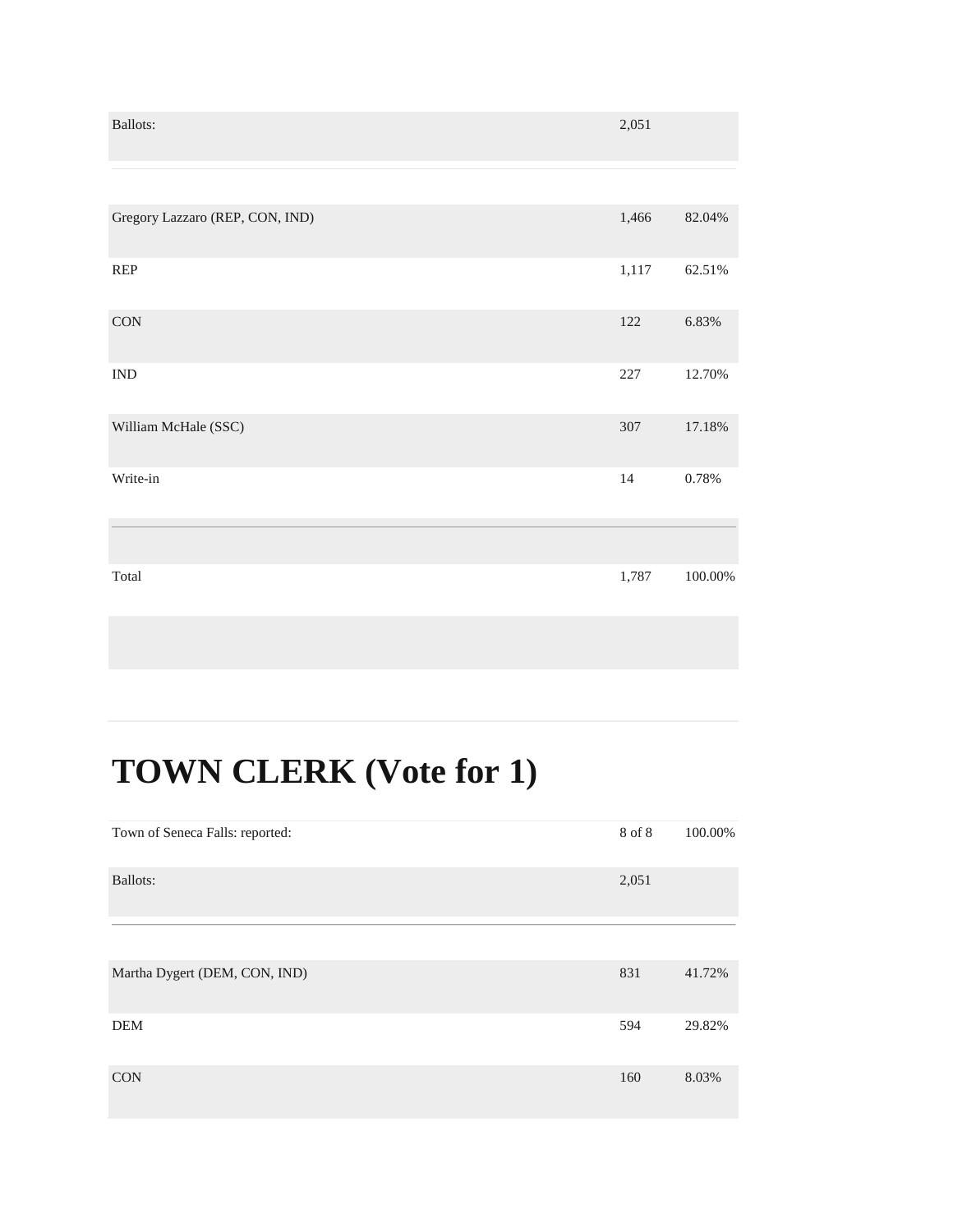| <b>IND</b>            | 77           | 3.87%    |
|-----------------------|--------------|----------|
| Nicaletta Greer (REP) | 1,161        | 58.28%   |
| Write-in              | $\mathbf{0}$ | $0.00\%$ |
|                       |              |          |
| Total                 | 1,992        | 100.00%  |
|                       |              |          |

# **COUNCILMAN (Vote for 2)**

| Town of Seneca Falls: reported:   | $8$ of $8\,$ | $100.00\%$ |
|-----------------------------------|--------------|------------|
| Ballots:                          | 2,051        |            |
|                                   |              |            |
| Daniel Babbitt (DEM, WOR)         | 498          | 13.30%     |
| ${\rm DEM}$                       | 446          | 11.91%     |
| <b>WOR</b>                        | 52           | 1.39%      |
| Vittorio Porretta (REP, CON, IND) | 1,114        | 29.75%     |
| <b>REP</b>                        | 882          | 23.55%     |
| <b>CON</b>                        | 128          | 3.42%      |
| $\ensuremath{\text{IND}}$         | 104          | 2.78%      |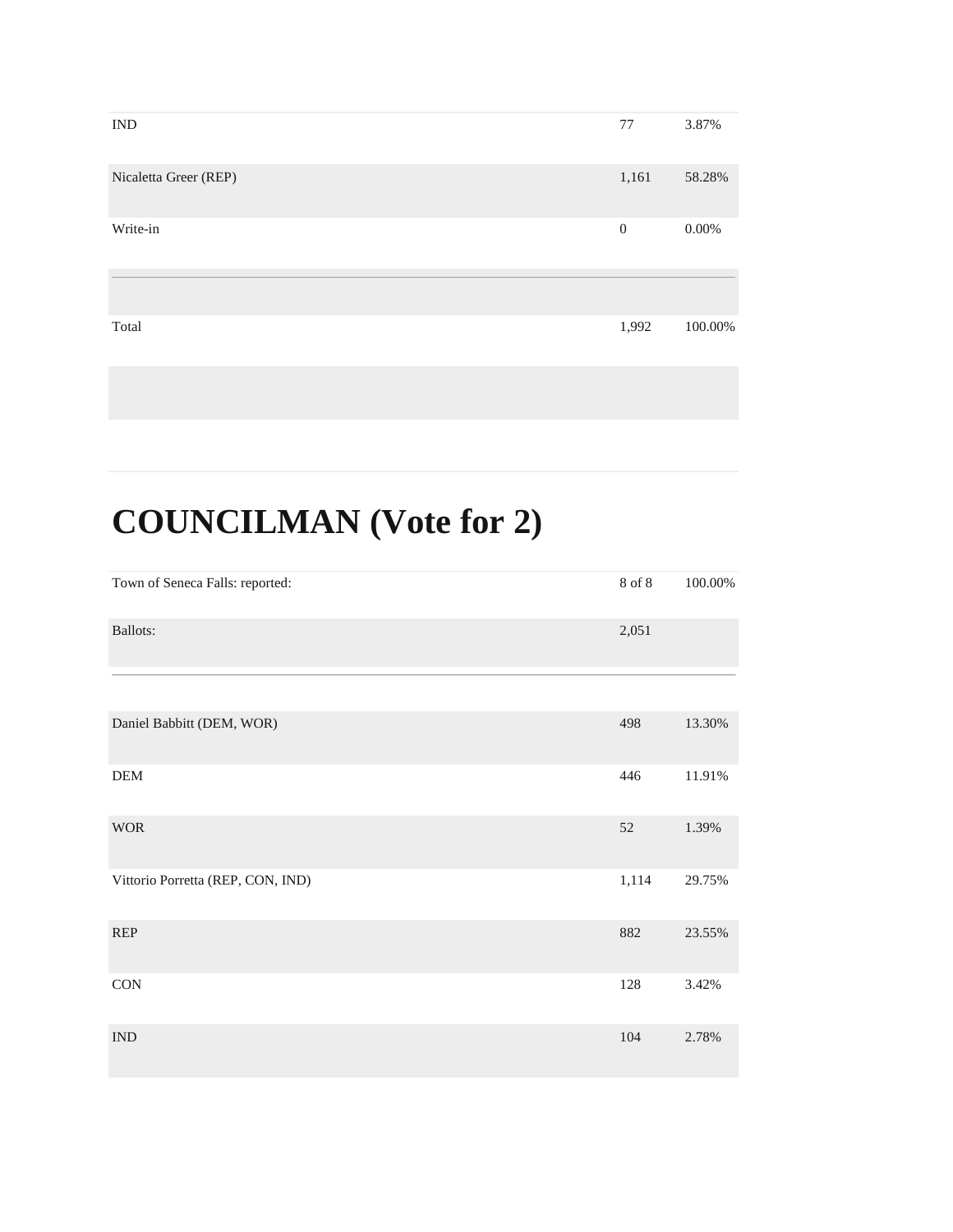| Sue Sauvageau (DEM, TFY)    | 863            | 23.04%     |
|-----------------------------|----------------|------------|
| ${\rm DEM}$                 | 838            | 22.38%     |
| <b>TFY</b>                  | $25\,$         | $0.67\%$   |
| James Ricci (REP, CON, IND) | 1,266          | 33.81%     |
| <b>REP</b>                  | 1,000          | 26.70%     |
| $\rm CON$                   | 145            | 3.87%      |
| $\mathop{\rm IND}\nolimits$ | 121            | 3.23%      |
| Write-in                    | $\overline{4}$ | $0.11\%$   |
|                             |                |            |
| Total                       | 3,745          | $100.00\%$ |

#### **SUPERINTENDENT OF HIGHWAYS (Vote for 1)**

| Town of Seneca Falls: reported: | 8 of 8 | 100.00% |
|---------------------------------|--------|---------|
| Ballots:                        | 2,051  |         |
|                                 |        |         |
| Jim Peterson (DEM, HOE)         | 1,180  | 59.93%  |
| DEM                             | 1,128  | 57.29%  |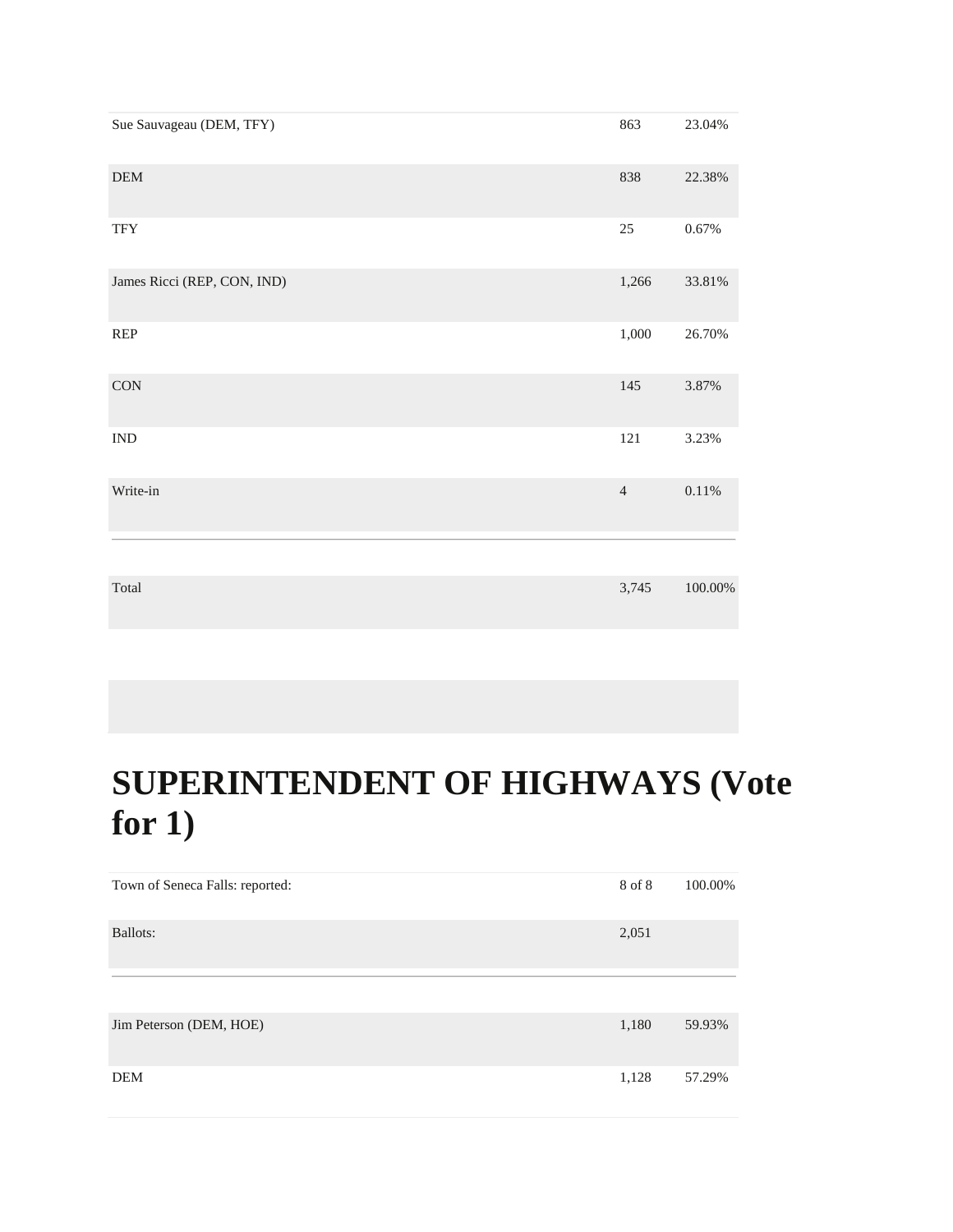| HOE                 | 52    | 2.64%   |
|---------------------|-------|---------|
| Dennis Verkey (REP) | 786   | 39.92%  |
| Write-in            | 3     | 0.15%   |
|                     |       |         |
| Total               | 1,969 | 100.00% |

| Town of Tyre: reported:       | $1$ of $1\,$   | $100.00\%$ |
|-------------------------------|----------------|------------|
| Ballots:                      | 322            |            |
|                               |                |            |
| Elizabeth Sutterby (REP, FOT) | 228            | 73.79%     |
| <b>REP</b>                    | 201            | 65.05%     |
| ${\rm FOT}$                   | $27\,$         | 8.74%      |
| Ann Heizmann (CON, IND)       | $81\,$         | 26.21%     |
| $\rm CON$                     | 69             | 22.33%     |
| $\mathop{\rm IND}\nolimits$   | 12             | 3.88%      |
| Write-in                      | $\overline{0}$ | $0.00\%$   |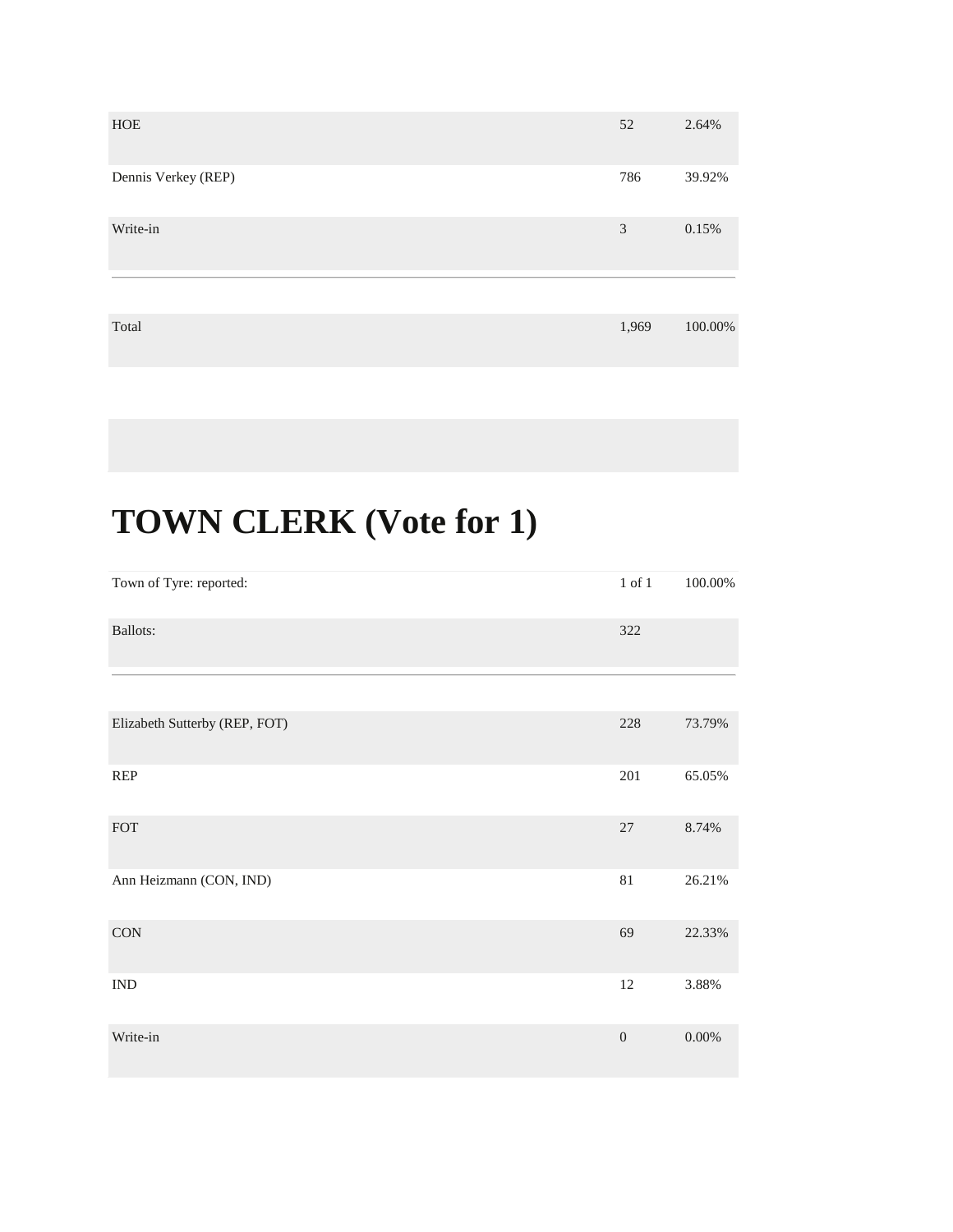#### $\frac{309}{100.00\%}$

#### **TOWN JUSTICE (Vote for 1)**

| Town of Tyre: reported: | $1$ of $1\,$     | 100.00%    |
|-------------------------|------------------|------------|
| <b>Ballots:</b>         | 322              |            |
|                         |                  |            |
| Larry Mills (DEM, REP)  | 250              | $100.00\%$ |
| ${\rm DEM}$             | 96               | 38.40%     |
| <b>REP</b>              | 154              | 61.60%     |
| Write-in                | $\boldsymbol{0}$ | $0.00\%$   |
|                         |                  |            |
| Total                   | 250              | $100.00\%$ |

#### **COUNCILMAN (Vote for 2)**

Town of Tyre: reported: 1 of 1 100.00%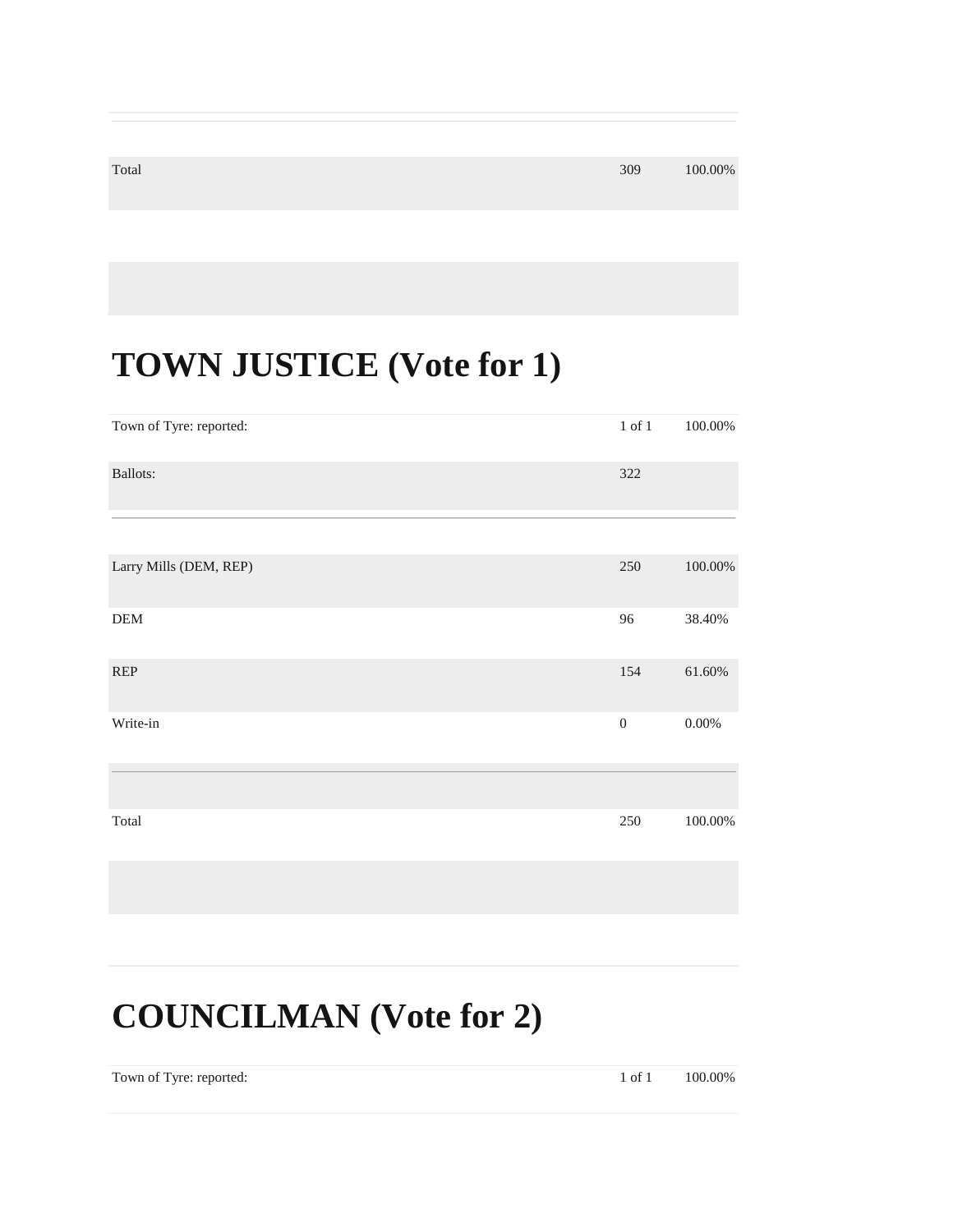| Ballots:                      | 322              |           |
|-------------------------------|------------------|-----------|
|                               |                  |           |
| James Rogers (DEM)            | 144              | 23.04%    |
| Russell Smith (REP, CON, IND) | 125              | 20.00%    |
| REP                           | 79               | 12.64%    |
| $\rm CON$                     | $31\,$           | 4.96%     |
| <b>IND</b>                    | $15\,$           | 2.40%     |
| Tina Macdonald (FOT)          | 63               | $10.08\%$ |
| Kenneth Sutterby (REP, FOT)   | 189              | 30.24%    |
| <b>REP</b>                    | 157              | 25.12%    |
| FOT                           | $32\,$           | 5.12%     |
| John Paul Partee (CON, IND)   | 104              | 16.64%    |
| CON                           | 79               | 12.64%    |
| $\mathop{\rm IND}\nolimits$   | $25\,$           | $4.00\%$  |
| Write-in                      | $\boldsymbol{0}$ | $0.00\%$  |
|                               |                  |           |
| Total                         | 625              | 100.00%   |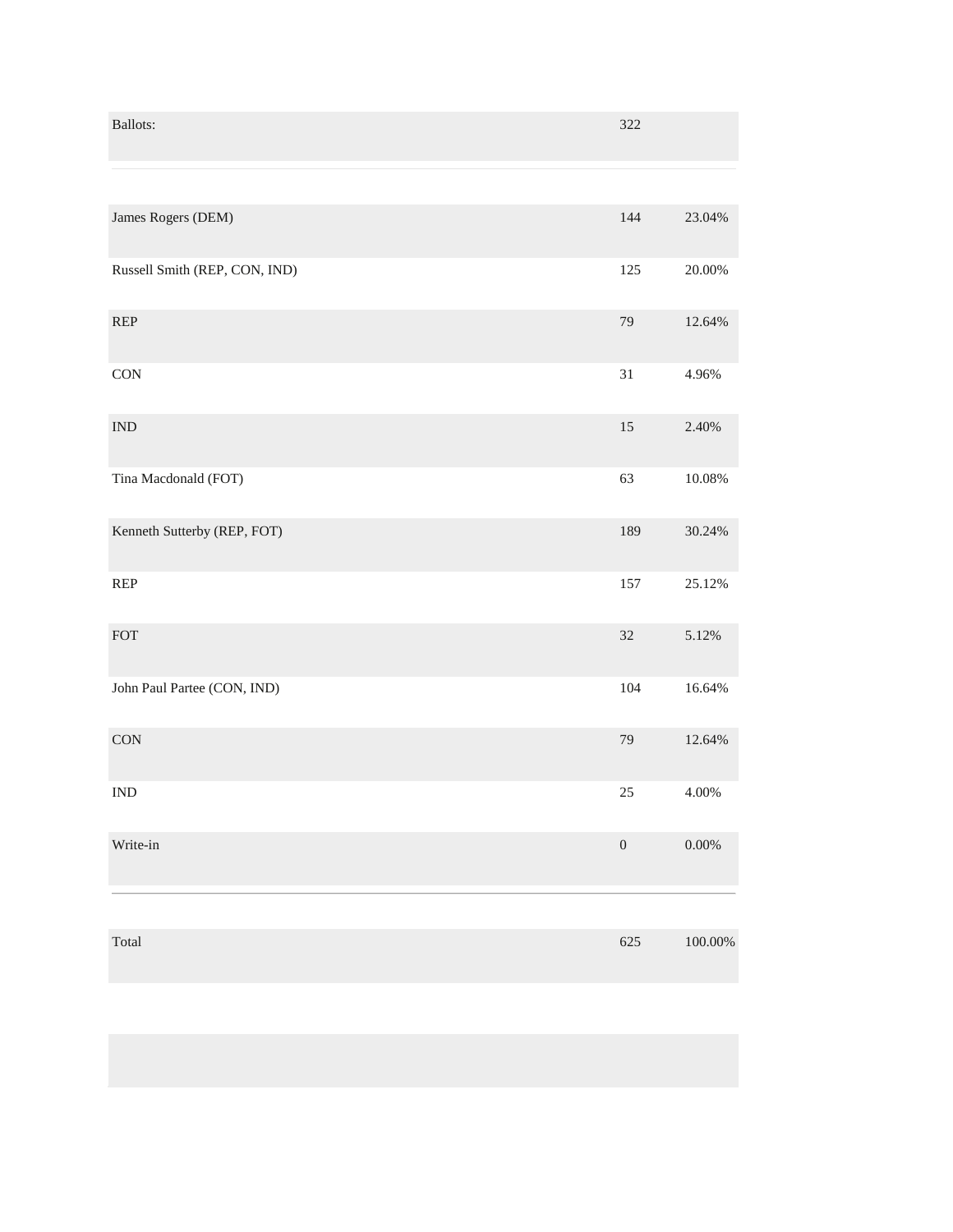#### **TAX COLLECTOR (Vote for 1)**

| Town of Tyre: reported: | $1$ of $1\,$     | 100.00%    |
|-------------------------|------------------|------------|
| Ballots:                | 322              |            |
|                         |                  |            |
| Cathy Doyle (REP)       | 227              | $100.00\%$ |
| Write-in                | $\boldsymbol{0}$ | $0.00\%$   |
|                         |                  |            |
| Total                   | 227              | 100.00%    |
|                         |                  |            |

## **TOWN SUPERVISOR (Vote for 1)**

| Town of Varick: reported:      | $1$ of $1$ | 100.00% |
|--------------------------------|------------|---------|
| <b>Ballots:</b>                | 182        |         |
|                                |            |         |
| Robert Hayssen (REP, CON, IND) | 139        | 99.29%  |
| <b>REP</b>                     | 110        | 78.57%  |
| <b>CON</b>                     | 11         | 7.86%   |
| $\ensuremath{\text{IND}}$      | 18         | 12.86%  |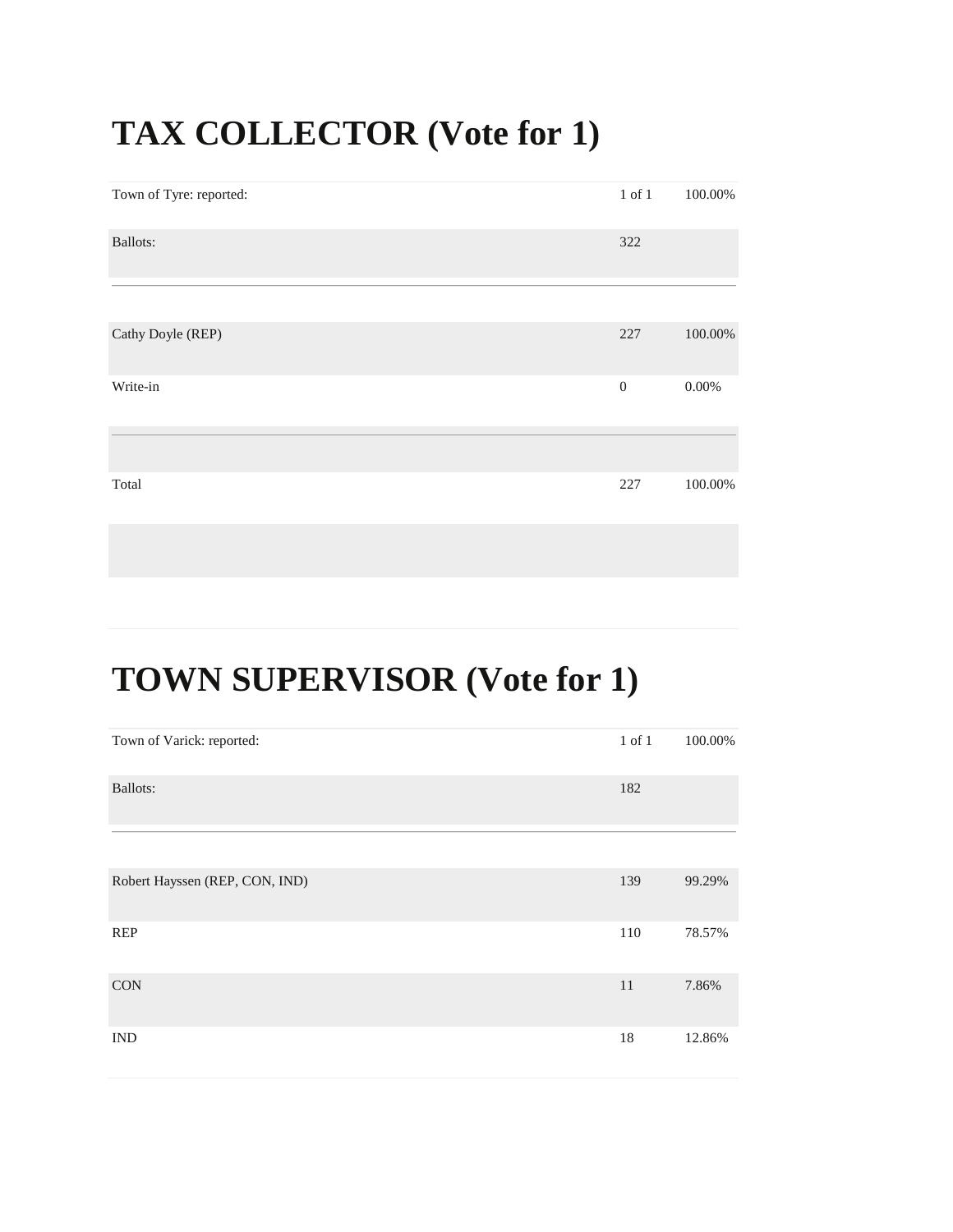| Write-in | $\mathbf{1}$ | 0.71%   |
|----------|--------------|---------|
| Total    | 140          | 100.00% |

#### **TOWN CLERK (Vote for 1)**

| Town of Varick: reported: | $1$ of $1$   | 100.00%  |
|---------------------------|--------------|----------|
| Ballots:                  | 182          |          |
|                           |              |          |
| Donna Karlsen (REP)       | 158          | 100.00%  |
| Write-in                  | $\mathbf{0}$ | $0.00\%$ |
|                           |              |          |
| Total                     | 158          | 100.00%  |
|                           |              |          |

#### **COUNCILMAN (Vote for 2)**

| Town of Varick: reported: | $1$ of $1$ | 100.00% |
|---------------------------|------------|---------|
| Ballots:                  | 182        |         |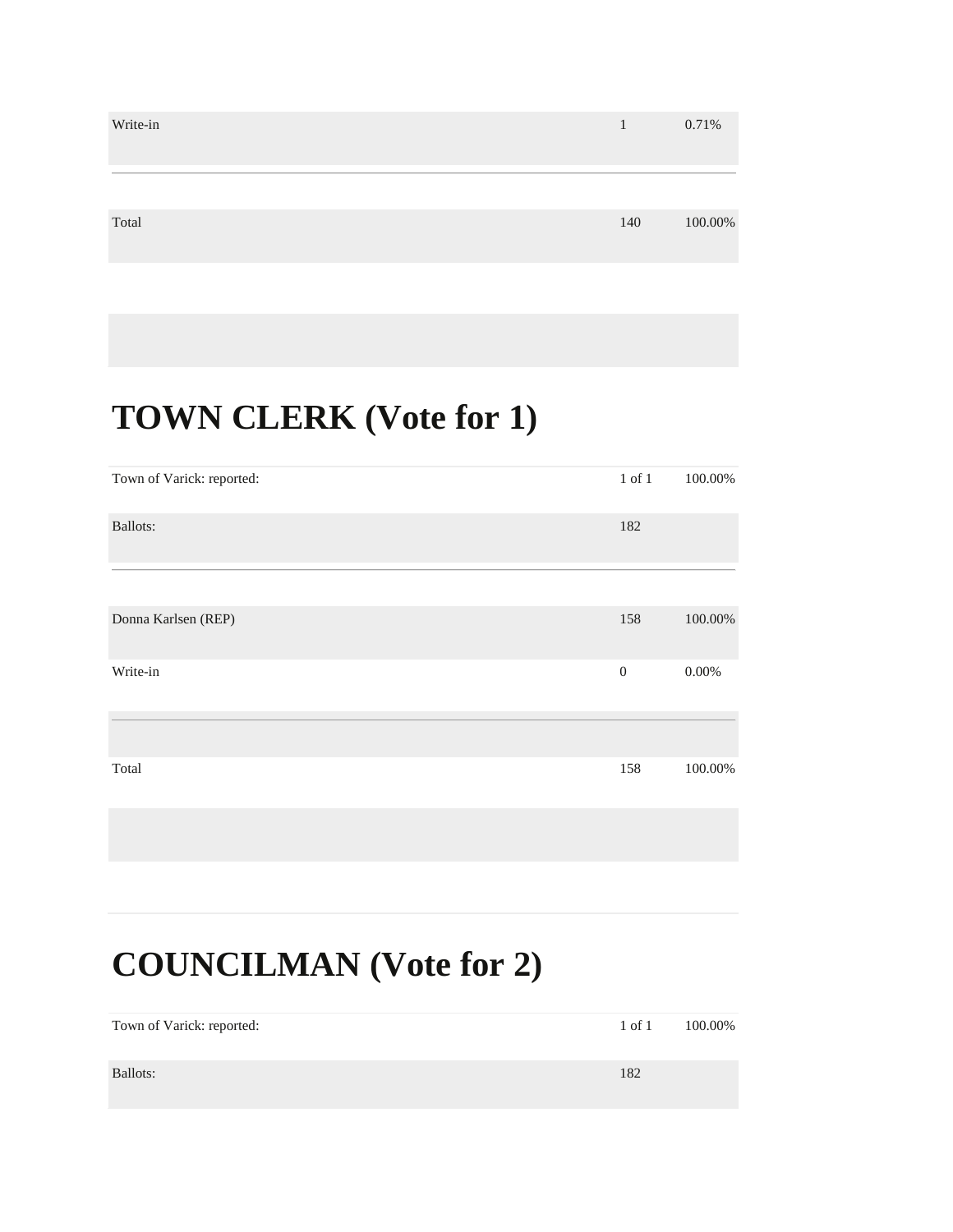| Thomas Fox (REP, CON, IND)       | 142     | 48.97%     |
|----------------------------------|---------|------------|
| REP                              | 108     | 37.24%     |
| $\rm CON$                        | $17\,$  | 5.86%      |
| <b>IND</b>                       | $17\,$  | 5.86%      |
| Richard Peterson (REP, CON, IND) | $147\,$ | 50.69%     |
| REP                              | 117     | 40.34%     |
| CON                              | $16\,$  | 5.52%      |
| $\ensuremath{\text{IND}}$        | 14      | 4.83%      |
| Write-in                         | $\,1\,$ | 0.34%      |
|                                  |         |            |
| Total                            | 290     | $100.00\%$ |

## **COUNCILMAN (To Fill Vacancy) (Vote for 1)**

| Town of Varick: reported: | $1$ of $1$ | 100.00% |
|---------------------------|------------|---------|
| Ballots:                  | 182        |         |
|                           |            |         |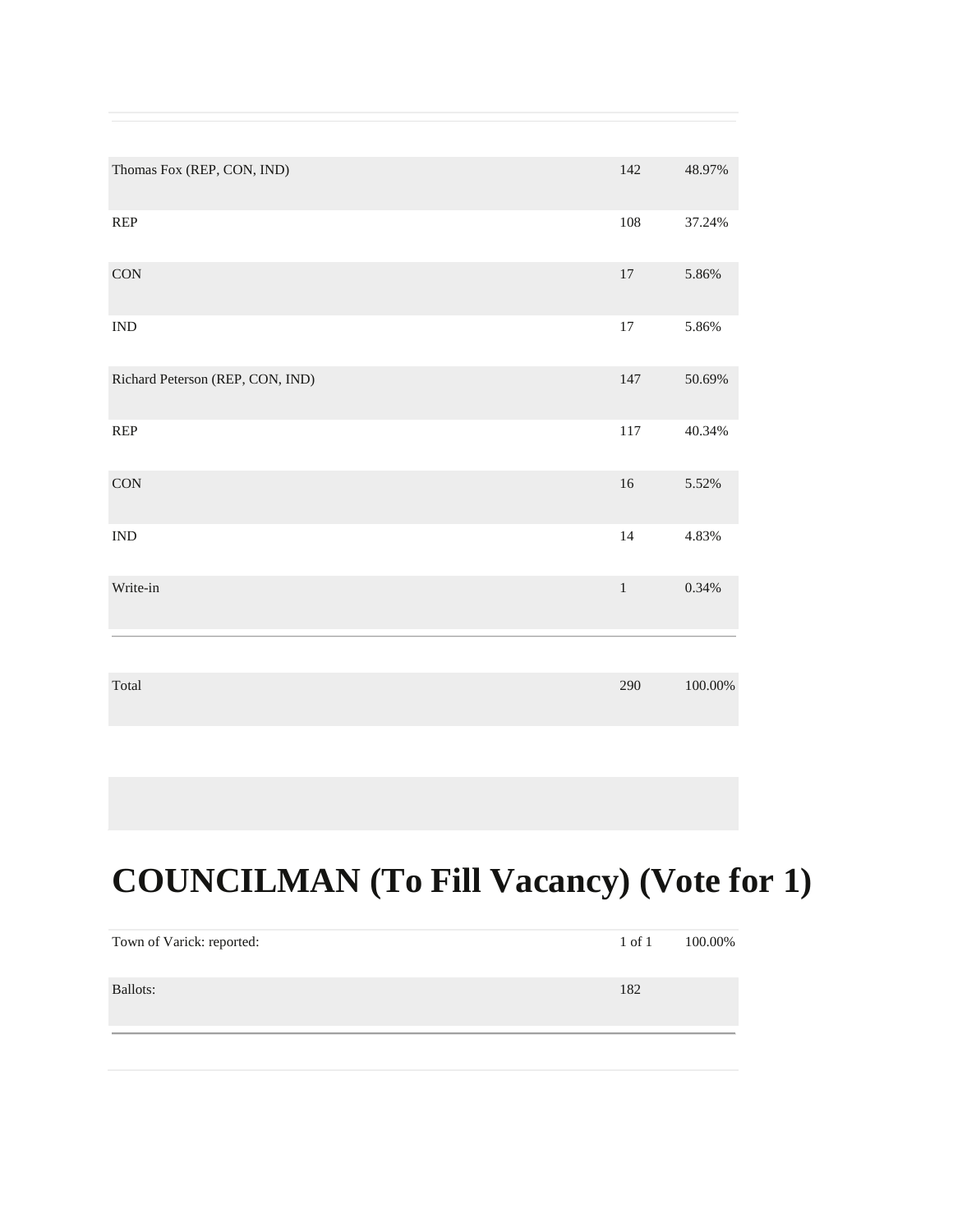| Todd Horton (REP, CON, IND) | 149              | 100.00%    |
|-----------------------------|------------------|------------|
| <b>REP</b>                  | 115              | 77.18%     |
| <b>CON</b>                  | 14               | 9.40%      |
| <b>IND</b>                  | $20\,$           | 13.42%     |
| Write-in                    | $\boldsymbol{0}$ | $0.00\%$   |
|                             |                  |            |
| Total                       | 149              | $100.00\%$ |

## **SUPERINTENDENT OF HIGHWAYS (Vote for 1)**

| Town of Varick: reported: | $1$ of $1\,$   | 100.00%  |
|---------------------------|----------------|----------|
| <b>Ballots:</b>           | 182            |          |
|                           |                |          |
| Richard McCulloch (REP)   | 149            | 100.00%  |
| Write-in                  | $\overline{0}$ | $0.00\%$ |
|                           |                |          |
| Total                     | 149            | 100.00%  |
|                           |                |          |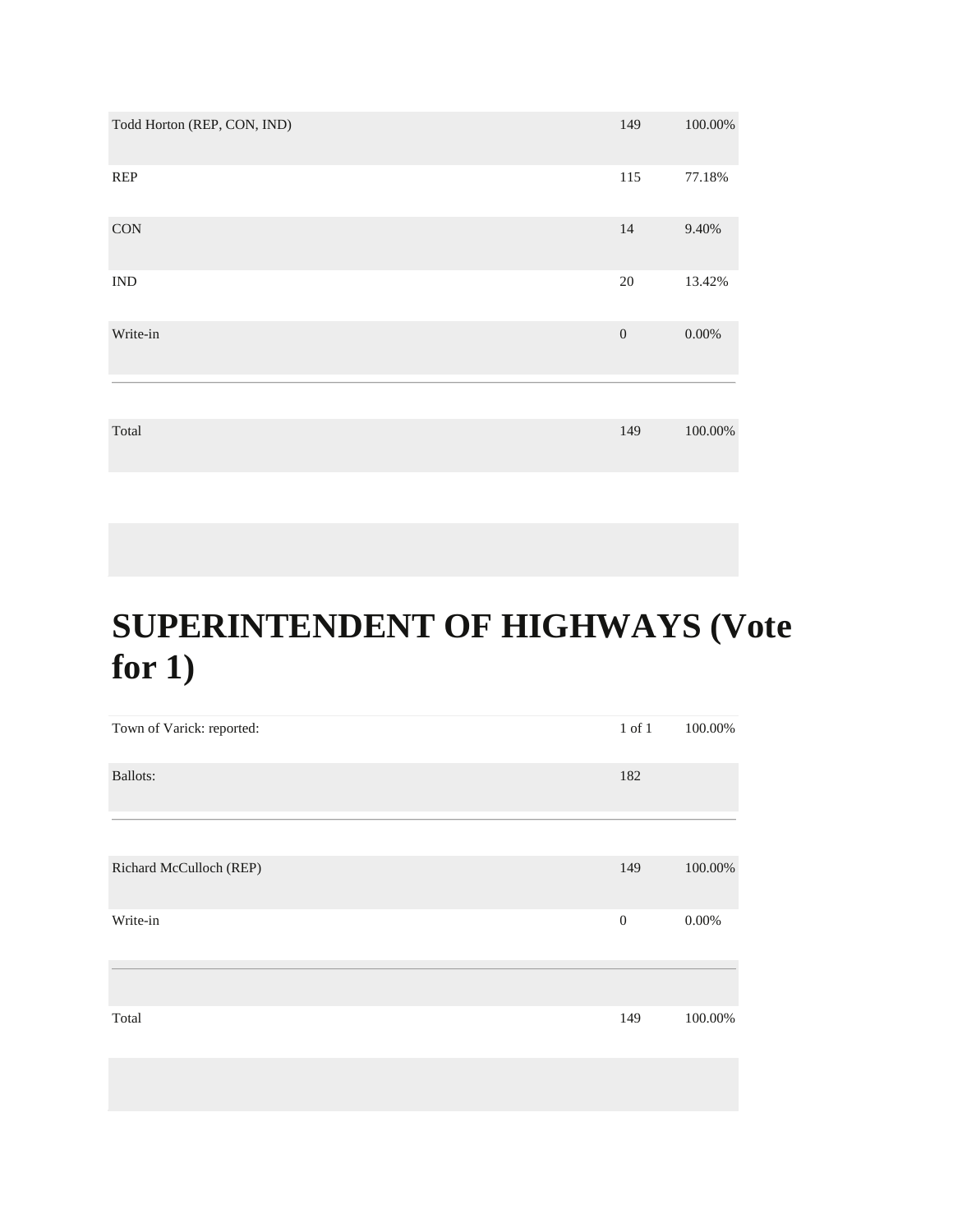## **COUNTY SUPERVISOR (Vote for 2)**

| Town of Waterloo: reported:                                             | 5 of 5       | $100.00\%$ |
|-------------------------------------------------------------------------|--------------|------------|
| Ballots:                                                                | 1,303        |            |
|                                                                         |              |            |
| Jim Cleere (DEM, CON, WOR)                                              | 674          | 31.78%     |
| <b>DEM</b>                                                              | 482          | 22.73%     |
| CON                                                                     | 132          | 6.22%      |
| <b>WOR</b>                                                              | 60           | 2.83%      |
| Robert Shipley, Jr. (REP, IND)                                          | 691          | 32.58%     |
| $\ensuremath{\mathsf{R}}\ensuremath{\mathsf{E}}\ensuremath{\mathsf{P}}$ | 581          | 27.39%     |
| $\ensuremath{\text{IND}}$                                               | 110          | 5.19%      |
| Don Trout (REP, CON, IND)                                               | 747          | 35.22%     |
| $\ensuremath{\mathsf{R}}\ensuremath{\mathsf{E}}\ensuremath{\mathsf{P}}$ | 560          | 26.40%     |
| CON                                                                     | 116          | 5.47%      |
| $\ensuremath{\text{IND}}$                                               | $71\,$       | 3.35%      |
| Write-in                                                                | $\mathbf{9}$ | 0.42%      |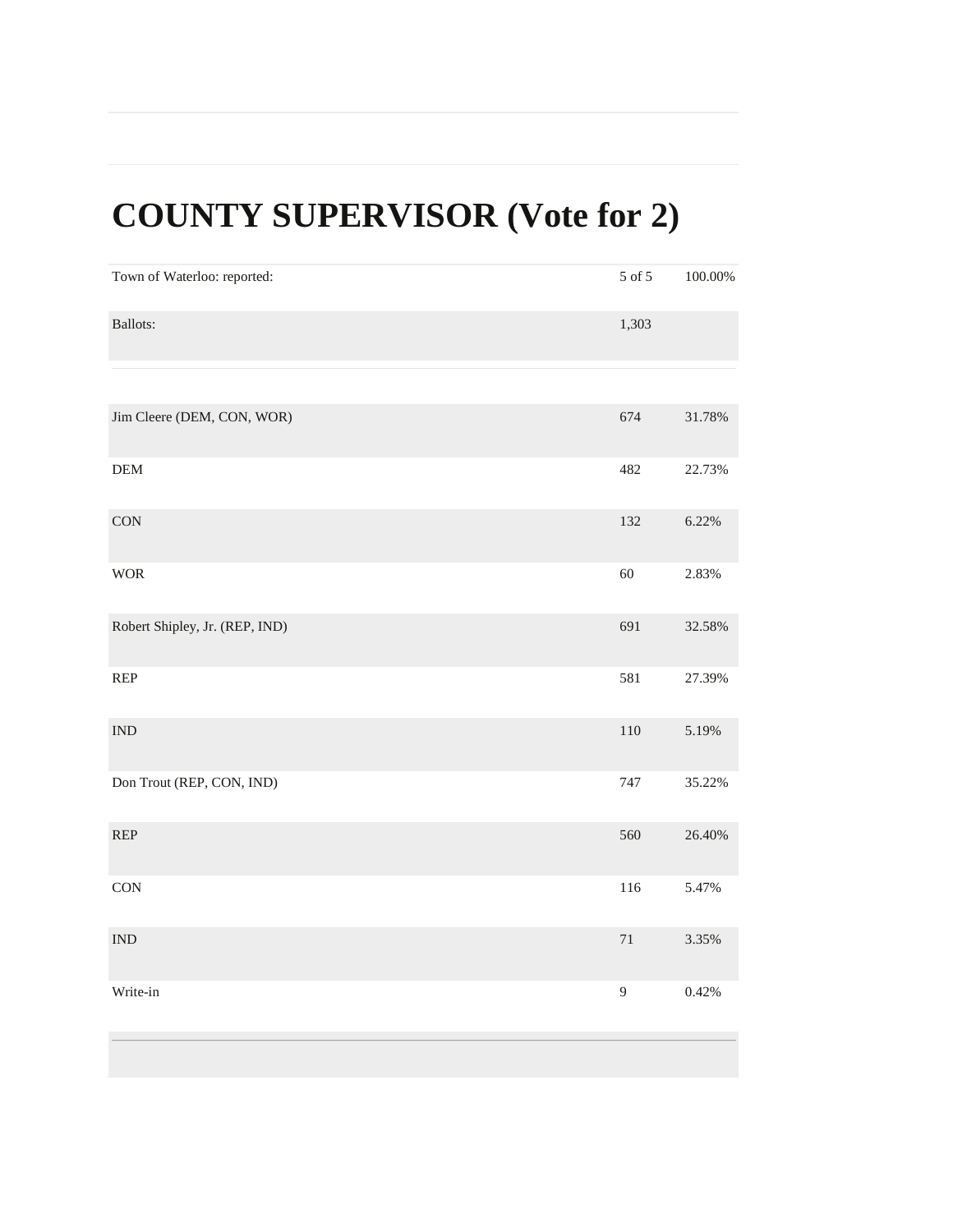#### **TOWN JUSTICE (Vote for 1)**

| Town of Waterloo: reported:                                             | 5 of 5  | 100.00%    |
|-------------------------------------------------------------------------|---------|------------|
| Ballots:                                                                | 1,303   |            |
|                                                                         |         |            |
| Christopher Folk (REP, IND)                                             | 950     | 99.16%     |
| $\ensuremath{\mathsf{R}}\ensuremath{\mathsf{E}}\ensuremath{\mathsf{P}}$ | 793     | 82.78%     |
| $\mathop{\rm IND}\nolimits$                                             | 157     | 16.39%     |
| Write-in                                                                | $\,8\,$ | $0.84\%$   |
|                                                                         |         |            |
| Total                                                                   | 958     | $100.00\%$ |
|                                                                         |         |            |

#### **COUNCILMAN (Vote for 2)**

| Town of Waterloo: reported: | 5 of 5 | 100.00% |
|-----------------------------|--------|---------|
| Ballots:                    | 1,303  |         |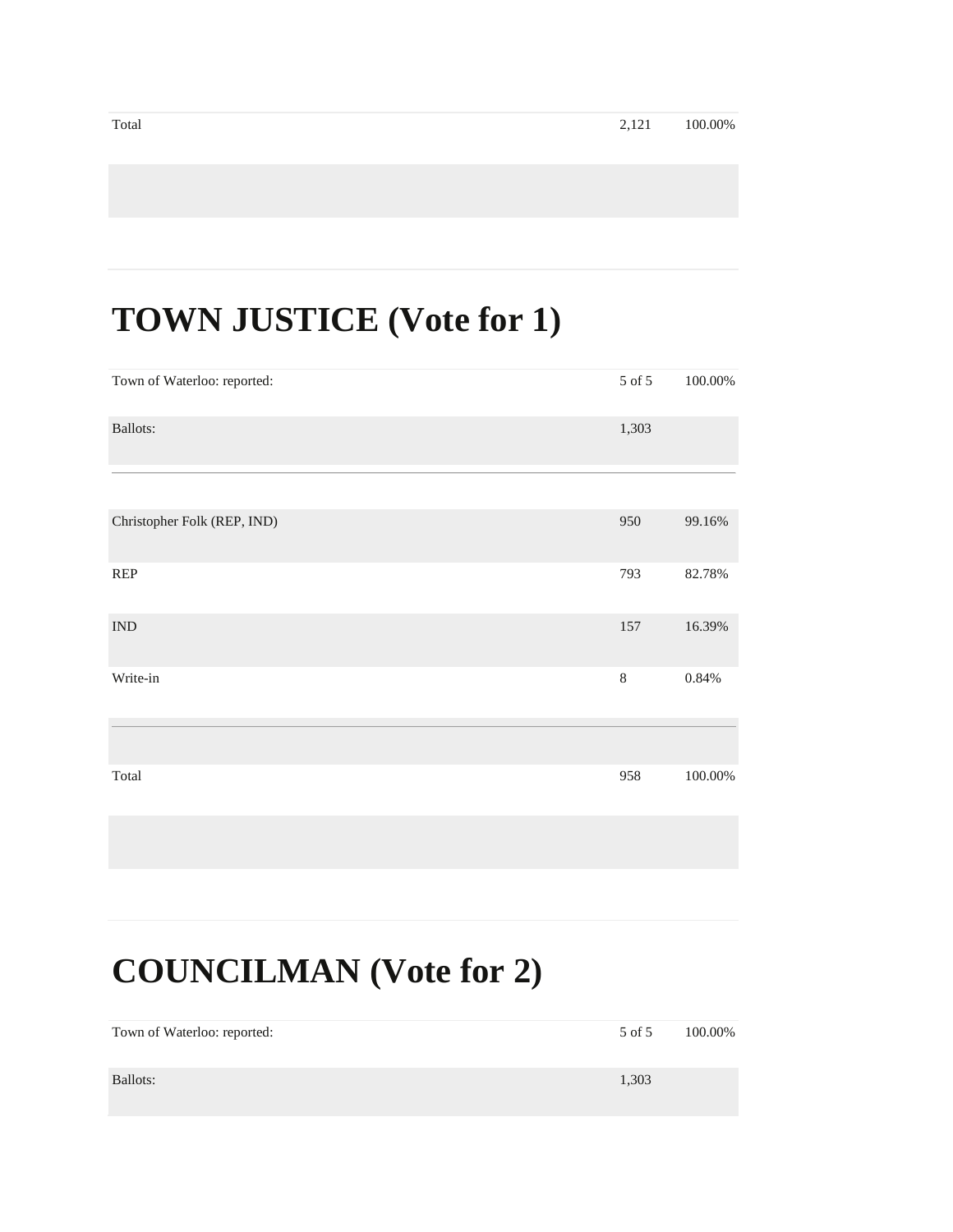| Lisa Hochadel (DEM, WOR)                                                | 581            | 24.95%     |
|-------------------------------------------------------------------------|----------------|------------|
| ${\rm DEM}$                                                             | 487            | 20.91%     |
| <b>WOR</b>                                                              | 94             | 4.04%      |
| Michael Pfeiffer (REP, CON)                                             | 666            | 28.60%     |
| $\ensuremath{\mathsf{R}}\ensuremath{\mathsf{E}}\ensuremath{\mathsf{P}}$ | 544            | 23.36%     |
| $\mathop{\rm CON}\nolimits$                                             | 122            | 5.24%      |
| Herbert Meyer (DEM)                                                     | 363            | 15.59%     |
| Michael Enslow (REP, RSA)                                               | 426            | 18.29%     |
| $\ensuremath{\mathsf{R}}\ensuremath{\mathsf{E}}\ensuremath{\mathsf{P}}$ | 375            | 16.10%     |
| <b>RSA</b>                                                              | 51             | 2.19%      |
| Robert McGill, Jr. (CON, IND)                                           | 290            | 12.45%     |
| CON                                                                     | 221            | 9.49%      |
| <b>IND</b>                                                              | 69             | 2.96%      |
| Write-in                                                                | $\mathfrak{Z}$ | $0.13\%$   |
|                                                                         |                |            |
| Total                                                                   | 2,329          | $100.00\%$ |
|                                                                         |                |            |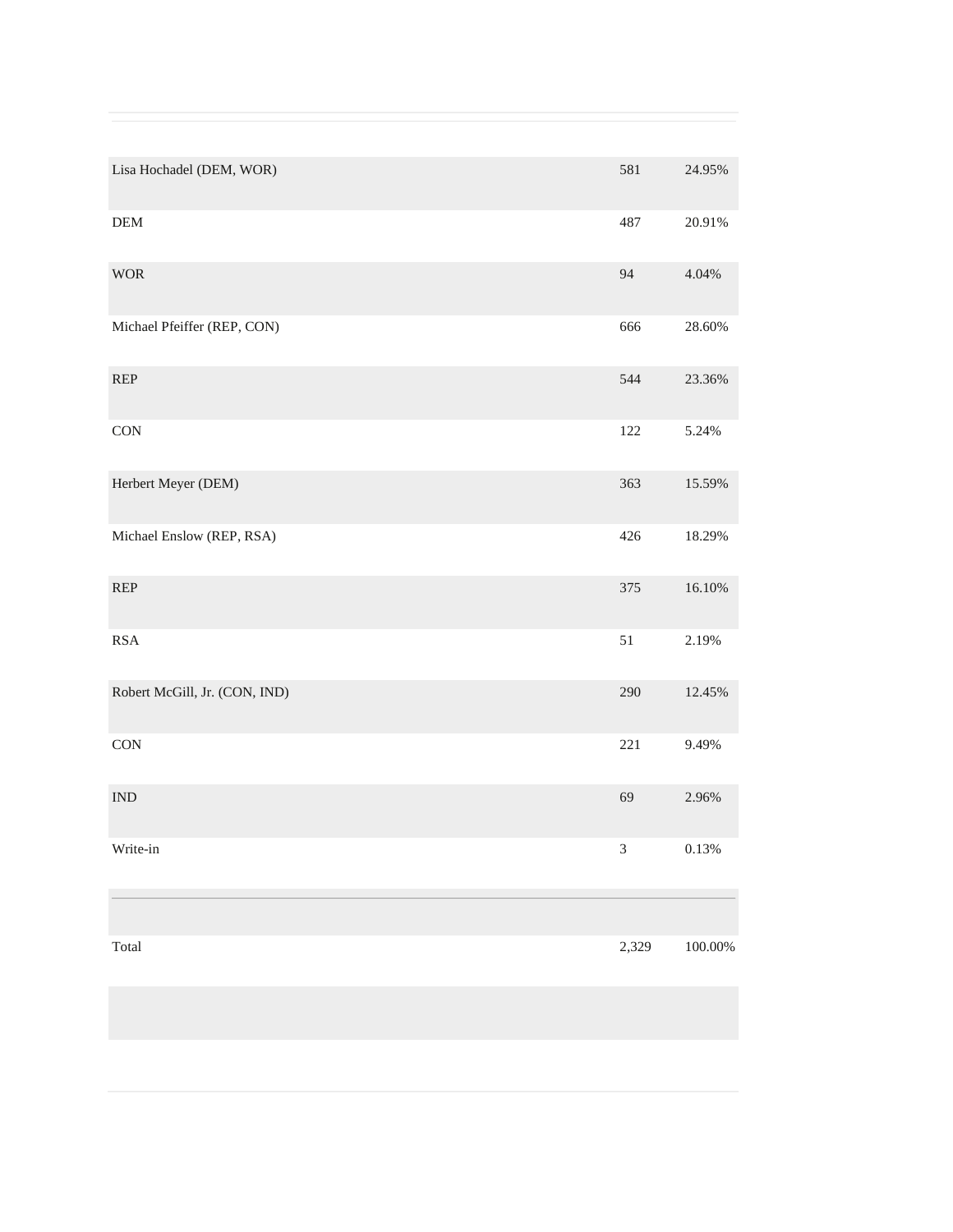#### **PROPOSAL NUMBER ONE, TOWN PROPOSITION NUMBER ONE (Vote for 1)**

| Town of Romulus: reported: | 3 of 3 | 100.00% |
|----------------------------|--------|---------|
| <b>Ballots:</b>            | 345    |         |
|                            |        |         |
| Yes                        | 143    | 42.94%  |
| N <sub>0</sub>             | 190    | 57.06%  |
|                            |        |         |
| Total                      | 333    | 100.00% |
|                            |        |         |

#### **PROPOSAL NUMBER ONE, TOWN PROPOSITION NUMBER ONE (Vote for 1)**

| Town of Junius: reported: | $1$ of $1$ | 100.00% |
|---------------------------|------------|---------|
| Ballots:                  | 322        |         |
|                           |            |         |
| Yes                       | 75         | 23.81%  |
| N <sub>0</sub>            | 240        | 76.19%  |